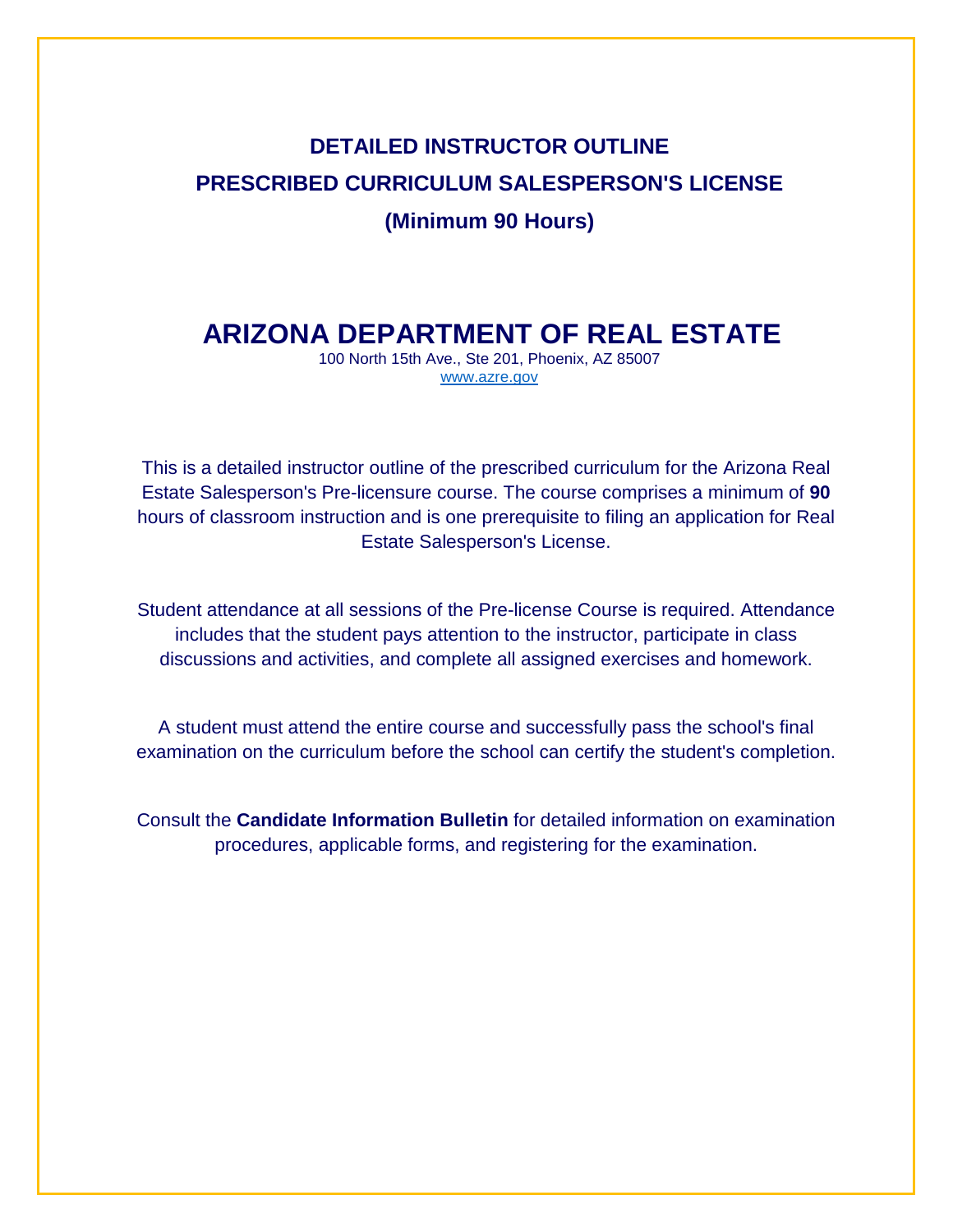#### **1. Real Estate Statutes**

- 1.1. Sources of Real Estate Law
	- 1.1.1. State Constitution
		- 1.1.1.1. **Article XXVI – Right of Licensed Real Estate Brokers and Salespersons to prepare instruments incident to property transactions**

1.1.1.1.1. Purpose

- 1.1.2. Statutes Federal
- 1.1.3. Statutes State
- 1.1.4. Commissioners Rules **(Arizona Administrative Code A.C.C. Title 4, Chapter 28)**
- 1.1.5. Substantive Policy Statements **(SPS)**
- 1.1.6. Case Law
- 1.2. Arizona Real Estate Statutes **Title 32, Chapter 20**
	- 1.2.1. Real Estate Department **Article 1** 
		- 1.2.1.1. Definitions **A.R.S. 32-2101**
			- 1.2.1.1.1. Real Estate Broker **A.R.S. 32-2101.48**
			- 1.2.1.1.2. Real Estate Salesperson **A.R.S. 32-2101.50**
		- 1.2.1.2. Advisory Board **A.R.S. 32-2104**
		- 1.2.1.3. Commissioner **A.R.S. 32-2106**

1.2.1.3.1. Powers and Duties of Commissioner **A.R.S. 32-2107; 2108**

- 1.2.2. Licensing **ARTICLE 2** 
	- 1.2.2.1. License exemptions **A.R.S. 32-2121**
	- 1.2.2.2. Parties required to be licensed **A.R.S. 32-2122**
	- 1.2.2.3. Broker and Salesperson requirements **A.R.S. 32-2122**
		- 1.2.2.3.1. Place of business required **A.R.S. 32-2126**
		- 1.2.2.3.2. Branch office requirements **A.R.S. 32-2127**
		- 1.2.2.3.3. Broker's temporary absence **A.R.S. 32-2127(D)**
		- 1.2.2.3.4. Active v. inactive status **A.R.S. 32-2101.27**
		- 1.2.2.3.5. Display of license **A.R.S. 32-2128**
		- 1.2.2.3.6. Licensing as Professional Limited Liability Company (PLLC) **A.R.S. 32- 2125(B)**
		- 1.2.2.3.7. Multiple licenses **A.R.S. 32-2125.01**
		- 1.2.2.3.8. Renewal of License **A.R.S. 32-2130**
		- 1.2.2.3.9. Temporary Broker's license **A.R.S. 32-2133**

ADRE Detailed Instructor Outline – Prescribed Curriculum Salesperson's License (Minimum 90 hours) dated 09-10-2018 ; effective 01-01-2019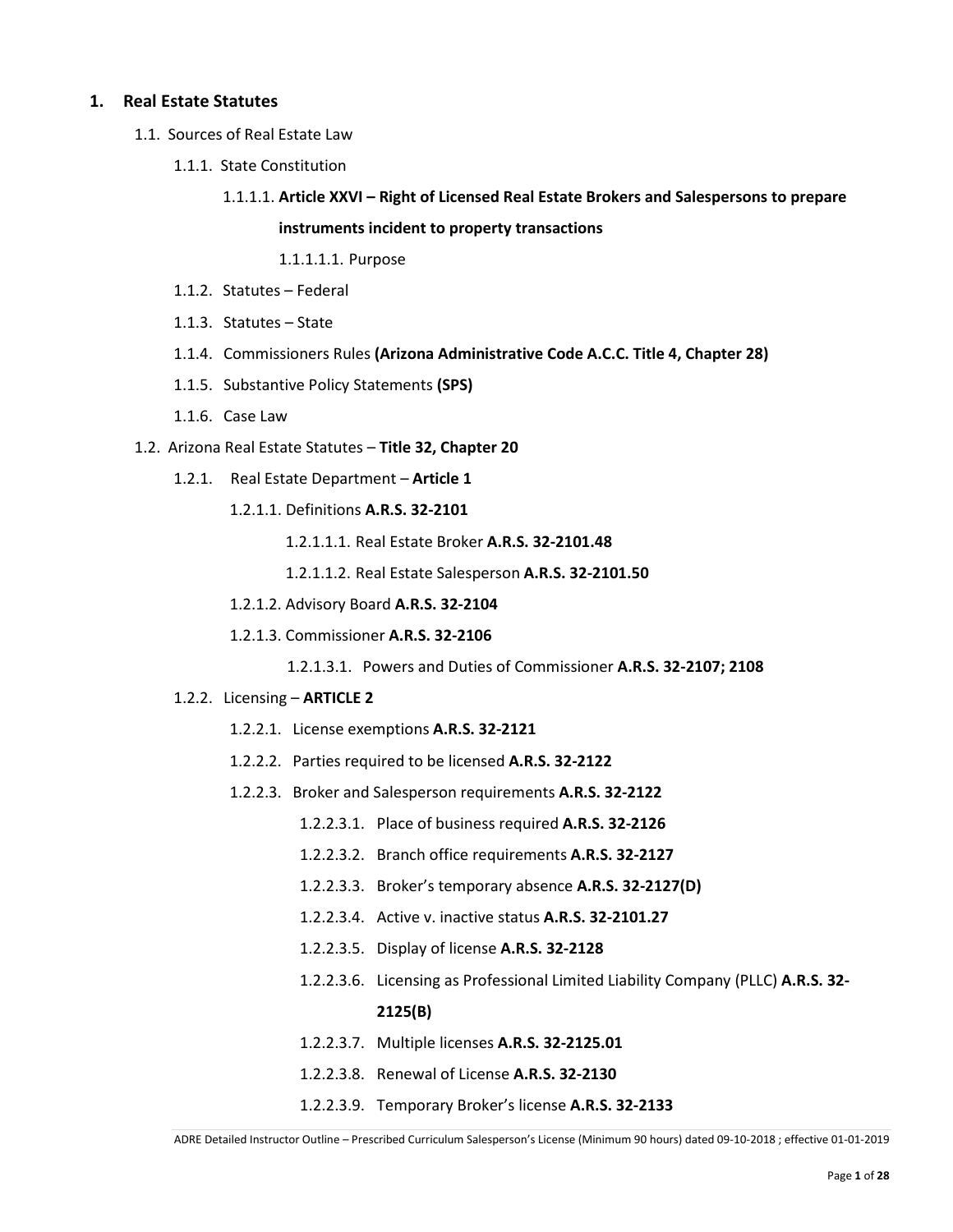#### 1.2.3. Regulation **Article 3**

- 1.2.3.1. Disposition of funds **A.R.S. 32-2151(A)**
	- 1.2.3.1.1. Trust Accounts **A.R.S. 32-2151(B)**
- 1.2.3.2. Broker requirements record keeping **A.R.S. 32-2151.01**
- 1.2.3.3. Action to collect compensation **A.R.S. 32-2152**
- 1.2.3.4. Grounds for denial, suspension or revocation of licenses **A.R.S. 32-2153**
- 1.2.3.5. Consent Orders, Cease & Desist Orders **A.R.S. 32-2153.01 and A.R.S. 32-2154**
- 1.2.3.6. Restriction on employment or compensation **A.R.S. 32-2155**
	- 1.2.3.6.1. Broker to employ and pay only active licensees **A.R.S. 32-2155(A)**
	- 1.2.3.6.2. Unlawful to pay unlicensed person **A.R.S. 32-2155(B)**
	- 1.2.3.6.3. No compensation for negotiating loans **A.R.S. 32-2155(C)**
- 1.2.3.7. Real Estate sales and lease disclosure law (Stigmatized property) **A.R.S 32-2156**
- 1.2.3.8. Out-of-state broker, cooperation agreement **A.R.S. 32-2163**
- 1.2.3.9. Unlicensed activities **A.R.S. 32-2165**
- 1.2.3.10.Real Estate Teams/Groups
	- 1.2.3.10.1. Employee(s) of Broker or Salesperson **A.R.S. 32-2121(A)9**
	- 1.2.3.10.2. Licensed v Unlicensed activities **A.R.S. 32-2165; SPS No 2017.01**

#### 1.2.4. Sale of Subdivided Lands – **Article 4**

- 1.2.4.1. Definition **A.R.S. 32-2101.56**
- 1.2.4.2. Procedures **A.R.S. 32-2181(A). 1-25**
- 1.2.4.3. Issuance of Public Report **A.R.S. 32-2183**

1.2.4.3.1. Amended Public Report **A.R.S. 32-2184**

- 1.2.4.4. Exemptions **A.R.S. 32-2181.01 and 02**
- 1.2.4.5. Subsequent owner exemption **A.R.S. 32-2181(B)**
- 1.2.4.6. Commercial/Industrial **A.R.S. 32-2181.02(B)1**
- 1.2.4.7. Bulk Sales **A.R.S. 32-2181.02(A)1**
- 1.2.4.8. Rescindable Sales **A.R.S. 32-2183.01(I)**
	- 1.2.4.8.1. Public Report Receipt from buyer **R4-28-805**
	- 1.2.4.8.2. Unimproved parcels **A.R.S. 32-2185.01(D)**
- 1.2.4.9. Lot Reservations **A.R.S. 320-2181.03**
- 1.2.4.10. Illegal Subdivisions **A.R.S. 32-2181(D)**
- 1.2.4.11. Affidavit of Disclosure **A.R.S. 32-422**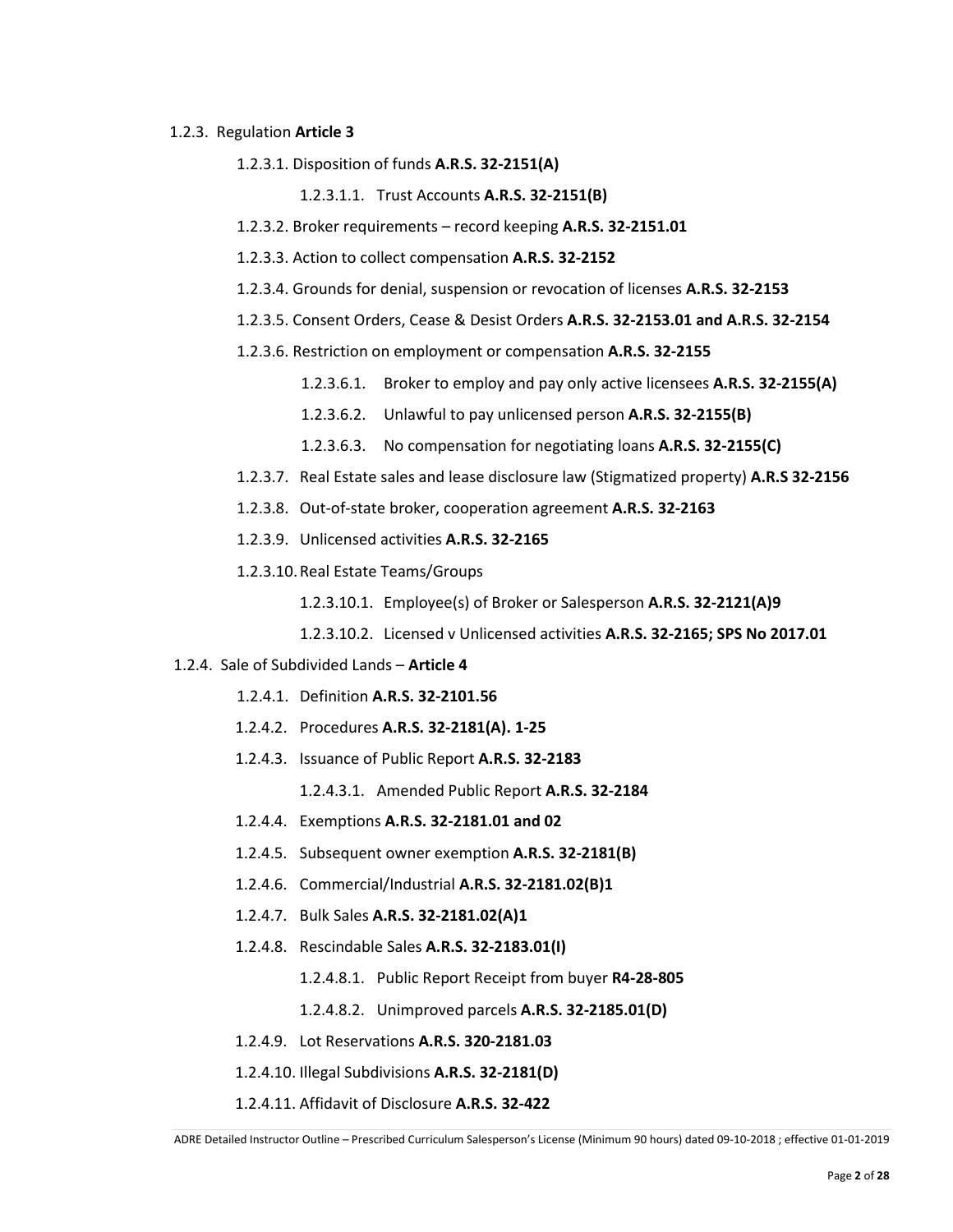- 1.2.5. Real Estate Recovery Fund **Article 5** 
	- 1.2.5.1. Definition **A.R.S. 32-2186(A)**
	- 1.2.5.2. Process and procedures **A.R.S. 32-2186**
	- 1.2.5.3. Fund liability **A.R.S. 32-2186(B) thru (G)**
	- 1.2.5.4. Eligible parties **A.R.S. 32-2186(E) and (F)**
	- 1.2.5.5. Funding **A.R.S. 32-2187**
- 1.2.6. Sale of Unsubdivided Land **Article 7** 
	- 1.2.6.1. Definition **A.R.S. 32-2101.60**
- 1.2.7. Real Estate Timeshares **Article 9** 
	- 1.2.7.1. Definition **A.R.S. 32-2101.57**
	- 1.2.7.2. Public report requirements **A.R.S. 32-2197.02**
		- 1.2.7.2.1. Rescission of contract or agreement **A.R.S. 32-2197.03**
		- 1.2.7.2.2. Advertising and promotional requirements **A.R.S. 32-2197.17 (J)**

#### **2. Commissioner's Rules** – **Arizona Administrative Code Title 4, Chapter 28**

- 2.1. General license requirements **R4-28-301**
	- 2.1.1. Department notification **R4-28-301(F)**
	- 2.1.2. Employing Broker, Sole proprietors, Corporations, Limited Liability Companies **R4-28-302**
	- 2.1.3. Renewal, reinstatement, changes **R4-28-303**
	- 2.1.4. Professional Corporations, Professional Limited Liability Companies **R4-28-303**
	- 2.1.5. Branch offices, managers **R4-28-304**
	- 2.1.6. Unlawful license activity **R4-28-306**
- 2.2. Education –**R4-28-402(A) 1-5**
	- 2.2.1. Continuing Education Requirements **R4-28-402**

#### 2.3. Advertising – **Article 5**

- 2.3.1. By licensee **R4-28-502**
	- 2.3.1.1. No blind ads **R4-28-502(A)**
	- 2.3.1.2. "Owner Agent" requirement **R4-28-502(B)**
	- 2.3.1.3. Accurate Claims **R4-28-502(C)**
	- 2.3.1.4. Broker's name in clear and prominent manner **R4-28-502(E)**
	- 2.3.1.5. Advertising another broker's listing **R4-28-502(F)**
	- 2.3.1.6. Designated Broker supervises advertising **R4-28-502(G)**
	- 2.3.1.7. Advertising an Acre = 43,560 sq. ft. **R4-28-502(H)**
	- 2.3.1.8. Written consent to place sign **R4-28-502(I)**

ADRE Detailed Instructor Outline – Prescribed Curriculum Salesperson's License (Minimum 90 hours) dated 09-10-2018 ; effective 01-01-2019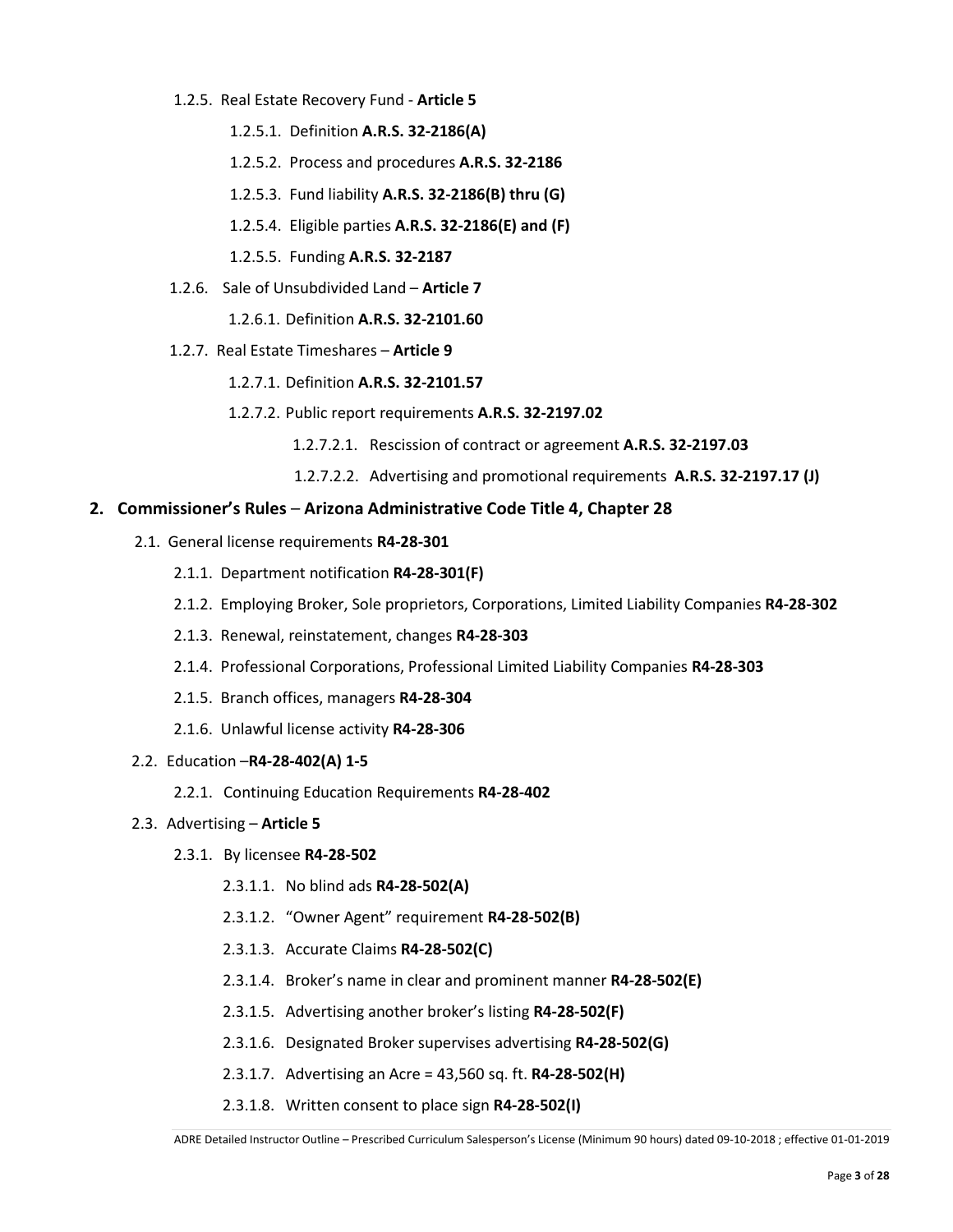#### 2.3.2. Promotional Activities – **R4-28-503**

- 2.3.2.1. Premiums to clients not "award" or "prize" **R4-28-503(A)**
- 2.3.2.2. Disclosure of terms for premiums **R4-28-503(B)**
- 2.3.2.3. Lotteries, drawings or games of chance prohibited **R4-28-503(C)**
- 2.3.2.4. Exception for subdividers and timeshare developers **R4-28-503(D)**
- 2.4. Compensation **Article 7**
- 2.5. Documents **Article 8**
	- 2.5.1. Conveyance Documents **R4-28-802**
		- 2.5.1.1. Copies to signers as soon as practical **R4-28-802(A)**
		- 2.5.1.2. Submission of offers **R4-28-802(B)**
		- 2.5.1.3. Broker to retain copies of escrow closing statements **R4-28-802(C)**
- 2.6. Professional Conduct **Article 11**
	- 2.6.1. Duties to Client **R4-28-1101 (entire rule)**
	- 2.6.2. Property negotiations through exclusive agent **R4-28-1102**
	- 2.6.3. Broker supervision **R4-28-1103**

#### **3. Agency Relationships and Managerial Duties**

- 3.1. Law of Agency
	- 3.1.1. Types of agents
		- 3.1.1.1. Special
		- 3.1.1.2. General
		- 3.1.1.3. Power of Attorney and Attorney in Fact

#### 3.2. Agency Relationships

3.2.1. Dual Agency

3.2.1.1. Disclosure & Consent to Limited Representation

- 3.2.2. Single Agency
- 3.2.3. Agency principles

3.2.3.1. Vicarious liability (Respondeat Superior)

3.2.3.2. Imputed notice

#### 3.3. Fiduciary Duties

- 3.3.1. Definitions
- 3.3.2. Obligations
- 3.3.3. Requirements
- 3.3.4. Breach of Fiduciary Duty Examples

ADRE Detailed Instructor Outline – Prescribed Curriculum Salesperson's License (Minimum 90 hours) dated 09-10-2018 ; effective 01-01-2019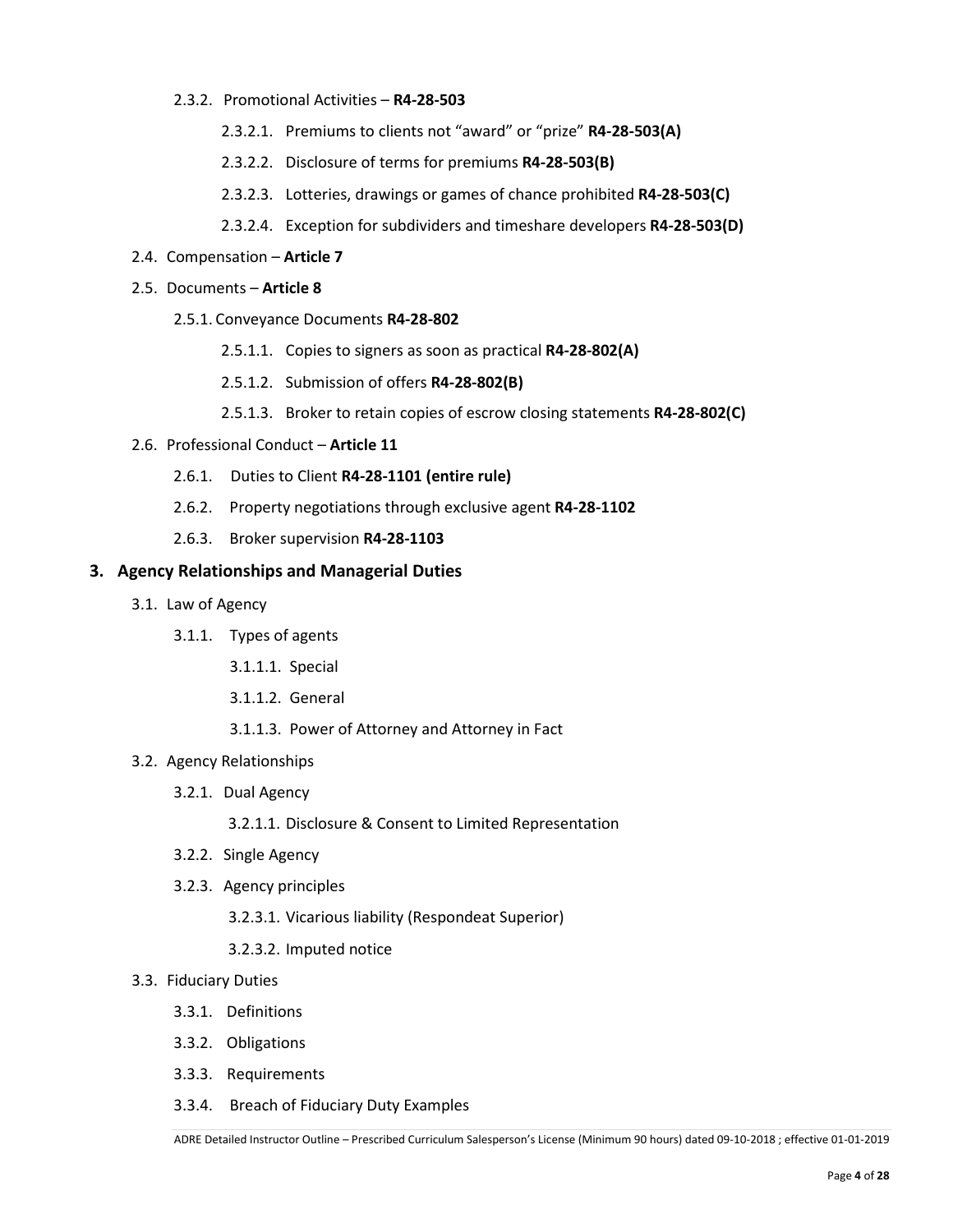- 3.4. Due Diligence
- 3.5. Misrepresentation and Fraud
	- 3.5.1. Definitions
	- 3.5.2. Duty to disclose
	- 3.5.3. Puffing
- 3.6. Creating an Agency Relationship
	- 3.6.1. Expressed
		- 3.6.1.1. Written
		- 3.6.1.2. Oral
	- 3.6.2. Implied
- 3.7. Terminating an Agency Relationship
- 3.8. Real Estate Employment Agreements
	- 3.8.1. Statutory Definition **A.R.S. 32-2151.02(E)**
	- 3.8.2. Statutory Requirements **A.R.S. 32-2151.02(A)**
	- 3.8.3. Listings
		- 3.8.3.1. Open Listing
		- 3.8.3.2. Exclusive Agency Listing
		- 3.8.3.3. Exclusive Right to Sell Listing
		- 3.8.3.4. Multiple Listing Services
			- 3.8.3.4.1. Full Service
			- 3.8.3.4.2. Limited services
		- 3.8.3.5. Net listings
		- 3.8.3.6. Pocket Listings
		- 3.8.3.7. "Coming Soon" Listing
			- 3.8.3.7.1. Duties of Seller's Agent
			- 3.8.3.7.2. Buyer's offer on a Coming Soon Listing
		- 3.8.3.8. "Exclusive" Listing
			- 3.8.3.8.1. No Broker Cooperation
			- 3.8.3.8.2. Duties of Seller's Agent
			- 3.8.3.8.3. Compensation to Buyer's Agent
		- 3.8.3.9. Working with For Sale by Owner

3.8.3.9.1. Listing v. Unrepresented Compensation Agreement

3.8.4. Buyer Broker Agreements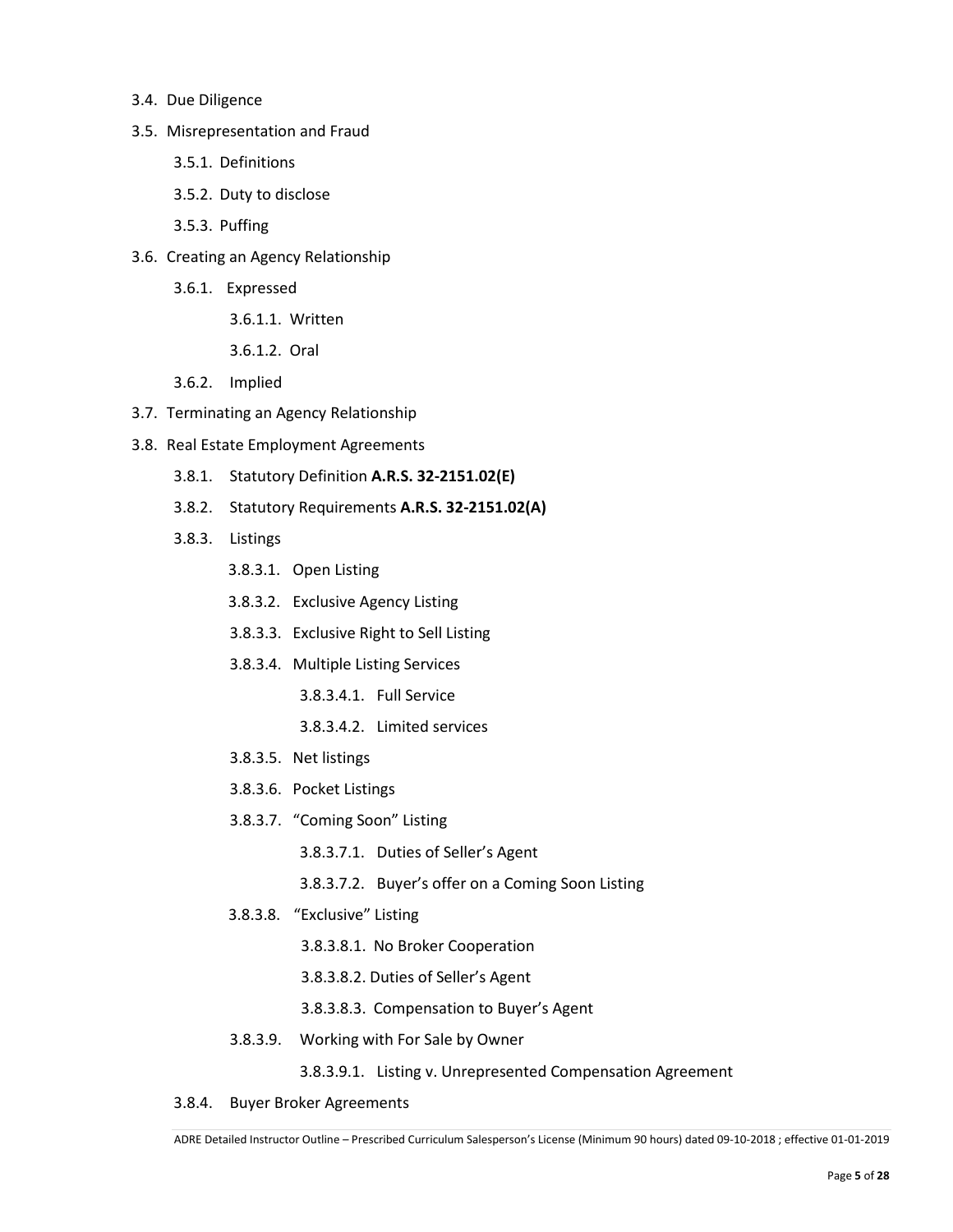- 3.8.5. Compensation and Co-brokerage
- 3.8.6. Prohibition against assignment **A.R.S. 32-2151.029(B)**
- 3.8.7. Prohibition against Procuring Additional Agreements without Consent **A.R.S. 32-2151.02(C)**
- 3.9. Brokerage Business
	- 3.9.1. Cyber Crime
		- 3.9.1.1. Wire Fraud
		- 3.9.1.2. Identity Theft

#### **4. Contracts and Contract Law**

- 4.1. Contract Essentials and Terminology
	- 4.1.1. Expressed contracts versus implied contracts
	- 4.1.2. Unilateral contracts versus bilateral contracts
	- 4.1.3. Executory contracts versus executed contracts
	- 4.1.4. Valid, void, and voidable contracts
	- 4.1.5. Enforceable contracts versus unenforceable contracts
	- 4.1.6. Elements of a valid contract
		- 4.1.6.1. Competent parties
			- 4.1.6.1.1. Of legal age
			- 4.1.6.1.2. Not under duress (undue influence/or menace)
			- 4.1.6.1.3. Not of sound mind
		- 4.1.6.2. Offer and acceptance (and proper communication of acceptance)
		- 4.1.6.3. Lawful purpose
		- 4.1.6.4. Consideration
		- 4.1.6.5. Adequate description of the property/legal description
	- 4.1.7. Statue of Frauds **A.R.S. 44-101**
	- 4.1.8. Signed by all appropriate parties
		- 4.1.8.1. Electronic Transactions **Title 44 Chapter 26 (A.R.S. 44-7007)**
	- 4.1.9. Boilerplate forms
	- 4.1.10. Bankruptcy

4.1.10.1. Impacts on contracts/transactions and foreclosure

- 4.2. Purchase Contract concerns
	- 4.2.1. Offer, acceptance and communication

4.2.1.1. Letter of Intent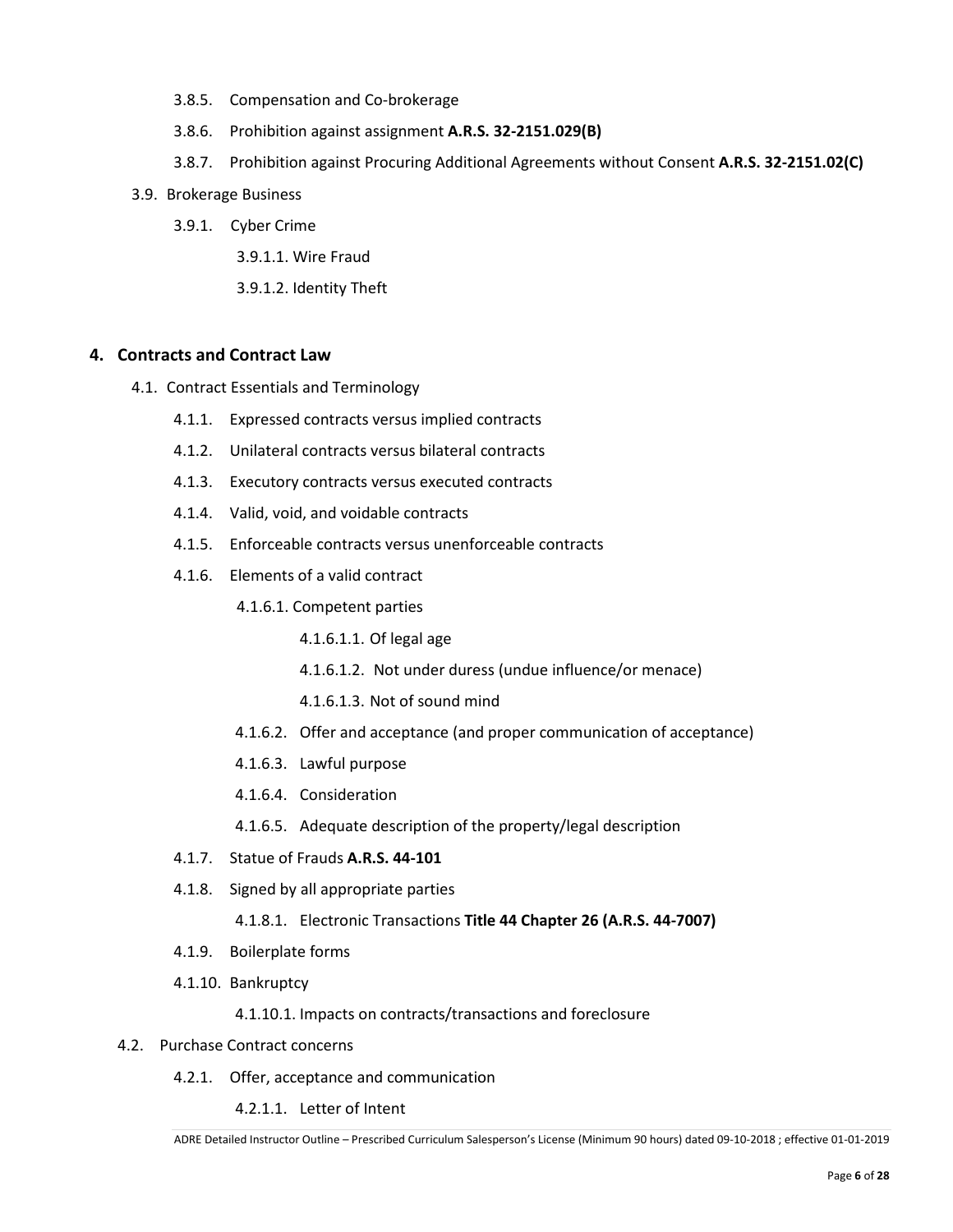- 4.2.2. Earnest money
- 4.2.3. Close of escrow actual occurrence
- 4.2.4. Risk of loss before C.O.E.
- 4.2.5. Marketable title
- 4.2.6. "Time is of the Essence"
- 4.2.7. Contingencies
- 4.2.8. Contract termination
- 4.2.9. Presenting offers
- 4.2.10. Withdrawing offers
- 4.2.11. Counter offers
- 4.2.12. Multiple counter offers
- 4.2.13. Multiple offers on one property
- 4.2.14. Multiple offers on different properties

#### 4.3. Contract Interests

- 4.3.1. Equitable interest
- 4.3.2. Nominee
- 4.3.3. Assignability
	- 4.3.3.1. Restrictions
	- 4.3.3.2. Liability
- 4.3.4. Options
- 4.3.5. Right First of Refusal
- 4.3.6. Covenant not to compete
- 4.3.7. Dispute Resolution
	- 4.3.7.1. Mediation
	- 4.3.7.2. Arbitration

#### **5. Property Interests, Estates and Tenancies**

- 5.1. Real Property
	- 5.1.1. Land
		- 5.1.1.1. Physical Characteristics
		- 5.1.1.2. Economic Characteristics
	- 5.1.2. Surface rights
	- 5.1.3. Subsurface rights
	- 5.1.4. Air rights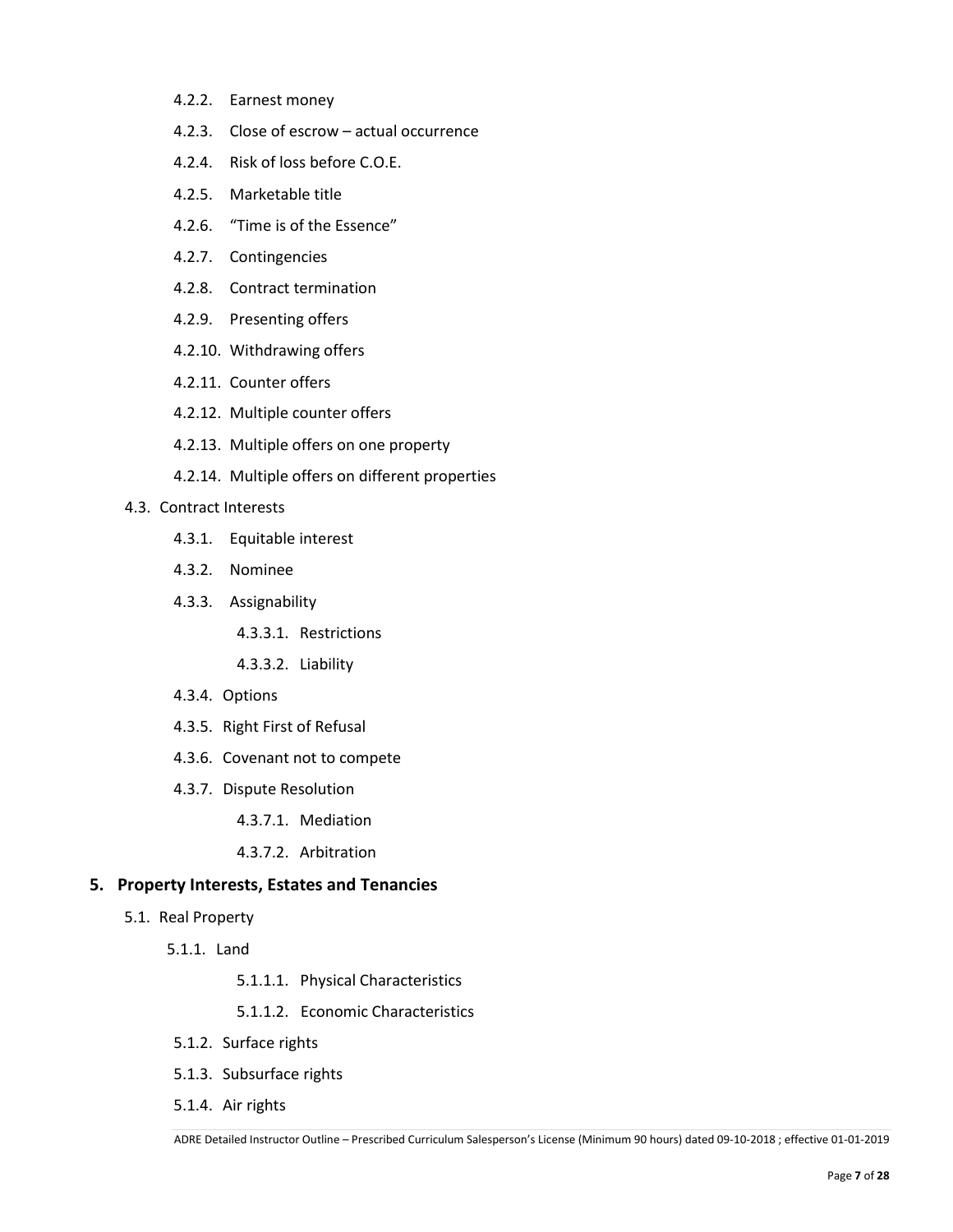#### 5.1.5. Tenements/Appurtenances

5.1.5.1. Improvements

5.1.5.2. Fixtures

5.1.5.2.1. Definition

- 5.1.5.2.2. Legal Tests
- 5.1.5.2.3. Owned v. Leased
- 5.1.6. Rights and relationships Bundle of rights
	- 5.1.6.1. Easements
	- 5.1.6.2. Rights of Way

#### 5.2. Personal Property

- 5.2.1. Tests for personal property
- 5.2.2. Trade fixtures
- 5.2.3. Industrial fruits/emblements
- 5.2.4. Transfer of title (bill of sale)
- 5.2.5. Manufactured Home Sales (new and resale) **A.R.S. 41-4028**
- 5.2.6. Security agreements and Uniform Commercial Code (U.C.C.)

#### 5.3. Affidavit of Affixture **ARS 42-15203**

5.3.1. Manufactured Housing

#### 5.4. Real Estate Interests and Ownership

- 5.4.1. Classification of Estates
	- 5.4.1.1. Freehold
	- 5.4.1.2. Less than Freehold
- 5.4.2. Fee Estates

5.4.2.1. Fee Simple

5.4.2.2. Defeasible fee

5.4.3. Life Estates

5.4.3.1. Conventional

- 5.4.3.1.1. Reversion
- 5.4.3.1.2. Remainder
- 5.4.3.2. Statutory

5.4.3.2.1. Homestead

5.4.4. Easements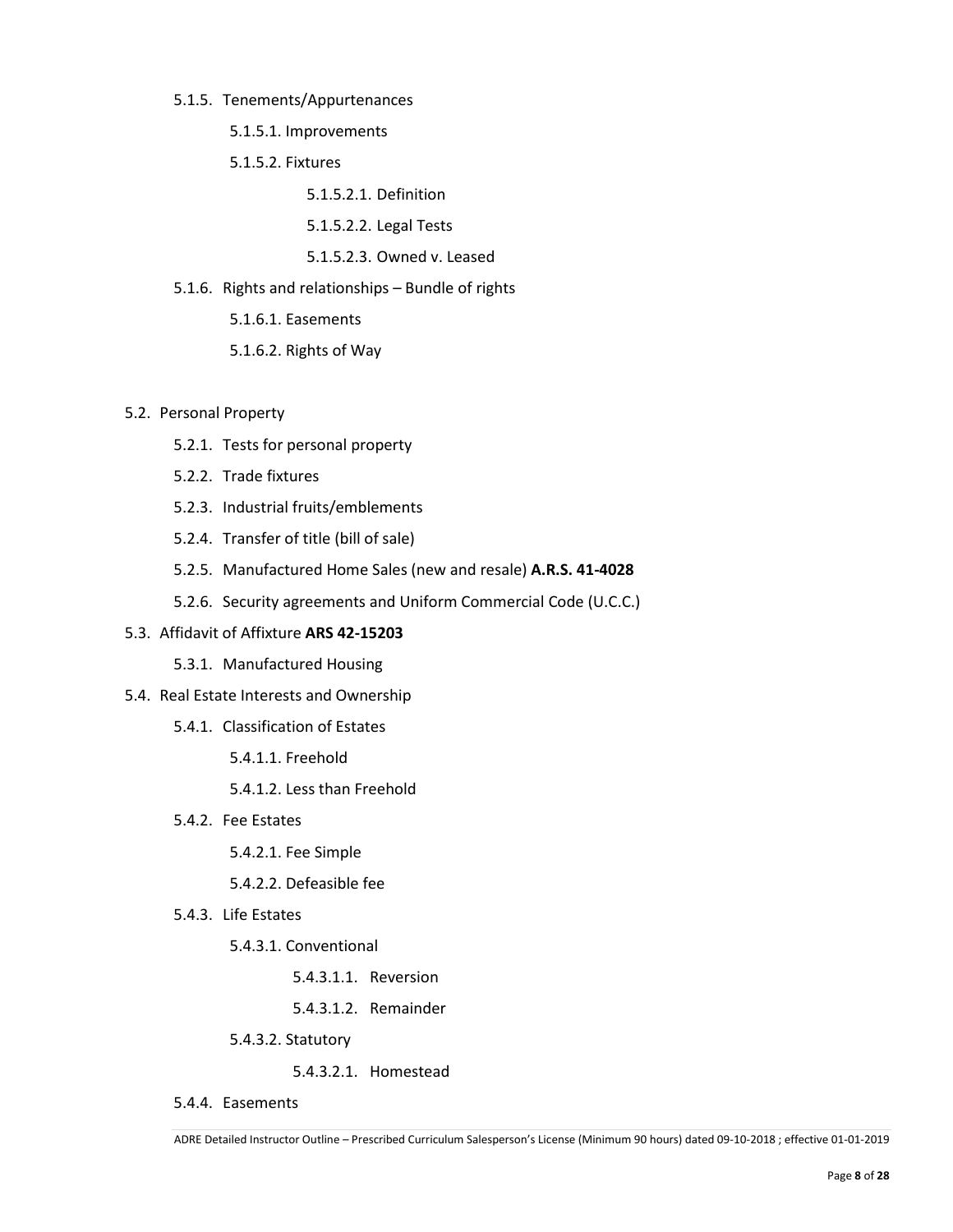5.4.4.1. Definitions

5.4.4.2. Classifications

- 5.4.4.2.1. Appurtenant
- 5.4.4.2.2. In Gross
- 5.4.4.2.3. Prescriptive
- 5.4.4.2.4. Personal (license)
- 5.4.4.2.5. By Necessity
- 5.4.4.2.6. Conservation Easement
- 5.4.4.2.7. View Easement
- 5.4.5. Types of Tenancies
	- 5.4.5.1. Sole and Separate
	- 5.4.5.2. Co-ownership
		- 5.4.5.2.1. Community Property
		- 5.4.5.2.2. Community Property with Rights of Survivorship
		- 5.4.5.2.3. Tenancy in Common
		- 5.4.5.2.4. Joint Tenancy with Rights of Survivorship
- 5.4.6. Trusts, Real Estate Investment Trusts (REITS), Limited Liability Companies (LLC's), Corporations
	- 5.4.6.1. Authorized Signatories
- 5.4.7. Types of common ownership
	- 5.4.7.1. Cooperative
	- 5.4.7.2. Condominium
	- 5.4.7.3. Planned Unit Development

#### **6. Government Rights in Real Property**

- 6.1. Eminent Domain
- 6.2. Police Power
- 6.3. Escheat
- 6.4. Real Property Taxation
	- 6.4.1. Full Cash Value
	- 6.4.2. Limited Property Value
	- 6.4.3. Assessed Value
		- 6.4.3.1. Existing Property
		- 6.4.3.2. New Homes & other property under development
	- 6.4.4. Assessed Value Ratios (Assessment rates)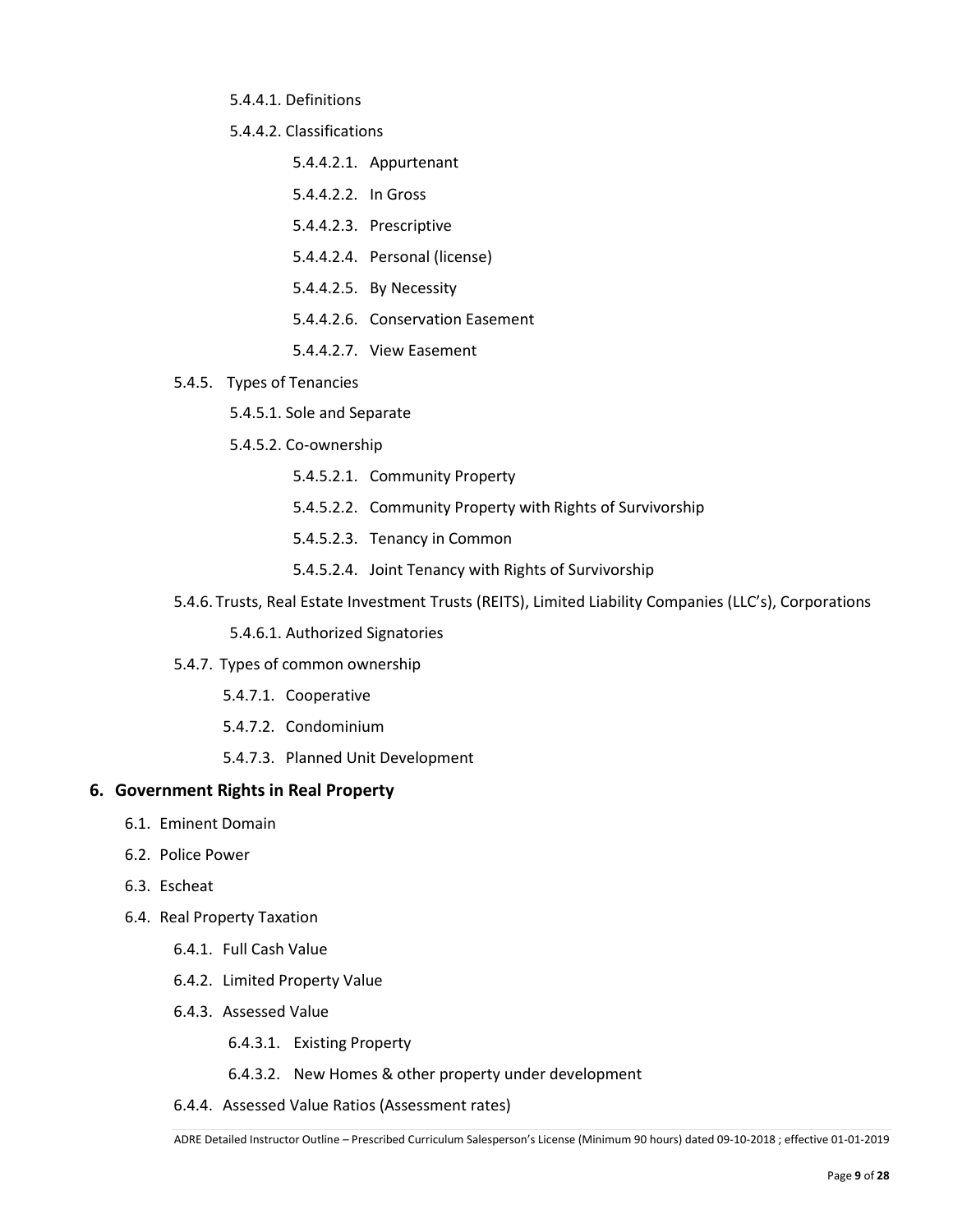6.4.4.1. Residential property (Class 3 and Class 4)

6.4.4.1.1. Residential rental property registration **A.R.S. 33-1902**

- 6.4.4.2. Vacant Land (Class 2)
- 6.4.4.3. Commercial (Class 1)
- 6.4.5. Calculating taxes
- 6.4.6. Appealing FCV
- 6.4.7. Property tax lien date and priority
- 6.4.8. Tax Bill and Payments
- 6.4.9. Community Facilities Districts **A.R.S 48-701**
- 6.4.10. Delinquent Taxes

6.4.10.1.Penalty Interest

- 6.4.11. Tax Lien Auction (Treasurer's Sale)
	- 6.4.11.1. Bidding Process and Certificate of Purchase (CP)
		- 6.4.11.1.1. Live Auction
		- 6.4.11.1.2. On-Line Auction
	- 6.4.11.2. Redemption Period
	- 6.4.11.3. Foreclosure and Treasurer's Deed
- 6.4.12. Special Assessments
	- 6.4.12.1. Government/Municipal and Priority
	- 6.4.12.2. Home Owners Association (HOA) Assessment
		- 6.4.12.2.1. Lien priority
		- 6.4.12.2.2. Minimum requirements to foreclose

#### **7. Income Tax Aspects of Real Estate**

- 7.1. Types of Income
	- 7.1.1. Ordinary Income
	- 7.1.2. Capital Gain Income
	- 7.1.3. Income treatment for pass through entities
- 7.2. Deduction of Taxes and Interest on Principal Residence
	- 7.2.1. Limitations
- 7.3. Sale of Principal Residence
	- 7.3.1. Gain
	- 7.3.2. Qualifying Parties
	- 7.3.3. Requirements

ADRE Detailed Instructor Outline – Prescribed Curriculum Salesperson's License (Minimum 90 hours) dated 09-10-2018 ; effective 01-01-2019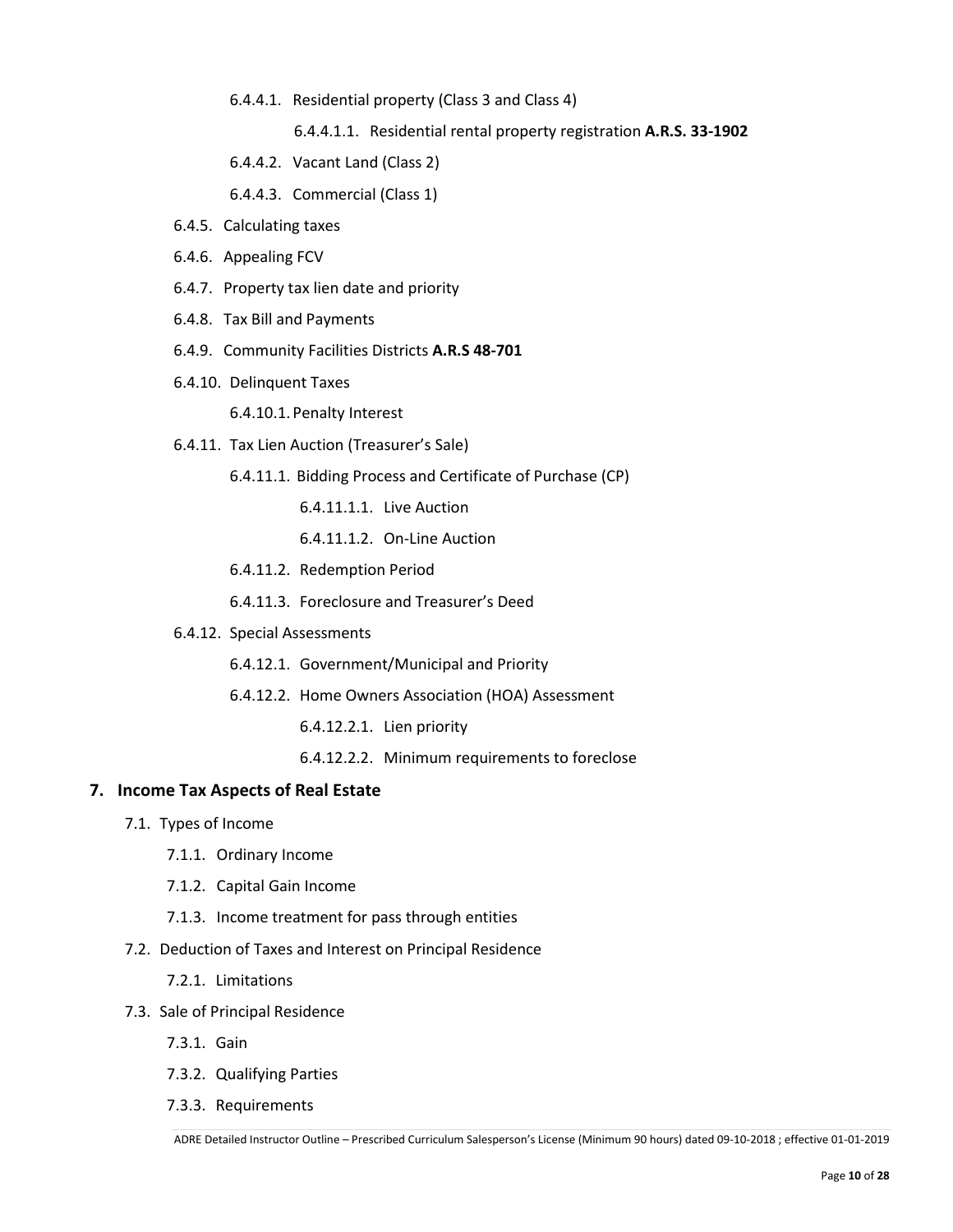#### 7.4. Investment Real Estate

- 7.4.1. Deductibility of Expenses & Interest
- 7.4.2. Depreciation (Cost Recovery)
- 7.4.3. Tax Shelter Concept
- 7.4.4. Tax Deferred Exchanges Basic Concepts
- 7.5. Employee v. Independent Contractor
	- 7.5.1. W2 v. 1099

#### **8. Water Law**

- 8.1. Doctrine of water law applicable to Arizona
	- 8.1.1. Riparian Doctrine
	- 8.1.2. Doctrine of Prior Appropriation
		- 8.1.2.1. First in time, first in right
- 8.2. Water Sources
	- 8.2.1. Surface Water
	- 8.2.2. Ground Water
	- 8.2.3. Renewable Sources
		- 8.2.3.1. Central Arizona Project (CAP)
		- 8.2.3.2. Central Arizona Groundwater Replenishment District (CAGRD)
		- 8.2.3.3. Effluent

#### 8.3. Water Users

- 8.3.1. Agriculture
- 8.3.2. Industrial
- 8.3.3. Domestic
- 8.3.4. Municipal (cities, towns, water districts)
- 8.3.5. Private water companies
- 8.3.6. Special users (golf courses, lake developments, recreational)
- 8.4. Arizona Groundwater Act of 1980
	- 8.4.1. Reasons for the Act
		- 8.4.1.1. Overdraft
		- 8.4.1.2. Subsidence
	- 8.4.2. Arizona Department of Water Resources
	- 8.4.3. Active Management Areas

ADRE Detailed Instructor Outline – Prescribed Curriculum Salesperson's License (Minimum 90 hours) dated 09-10-2018 ; effective 01-01-2019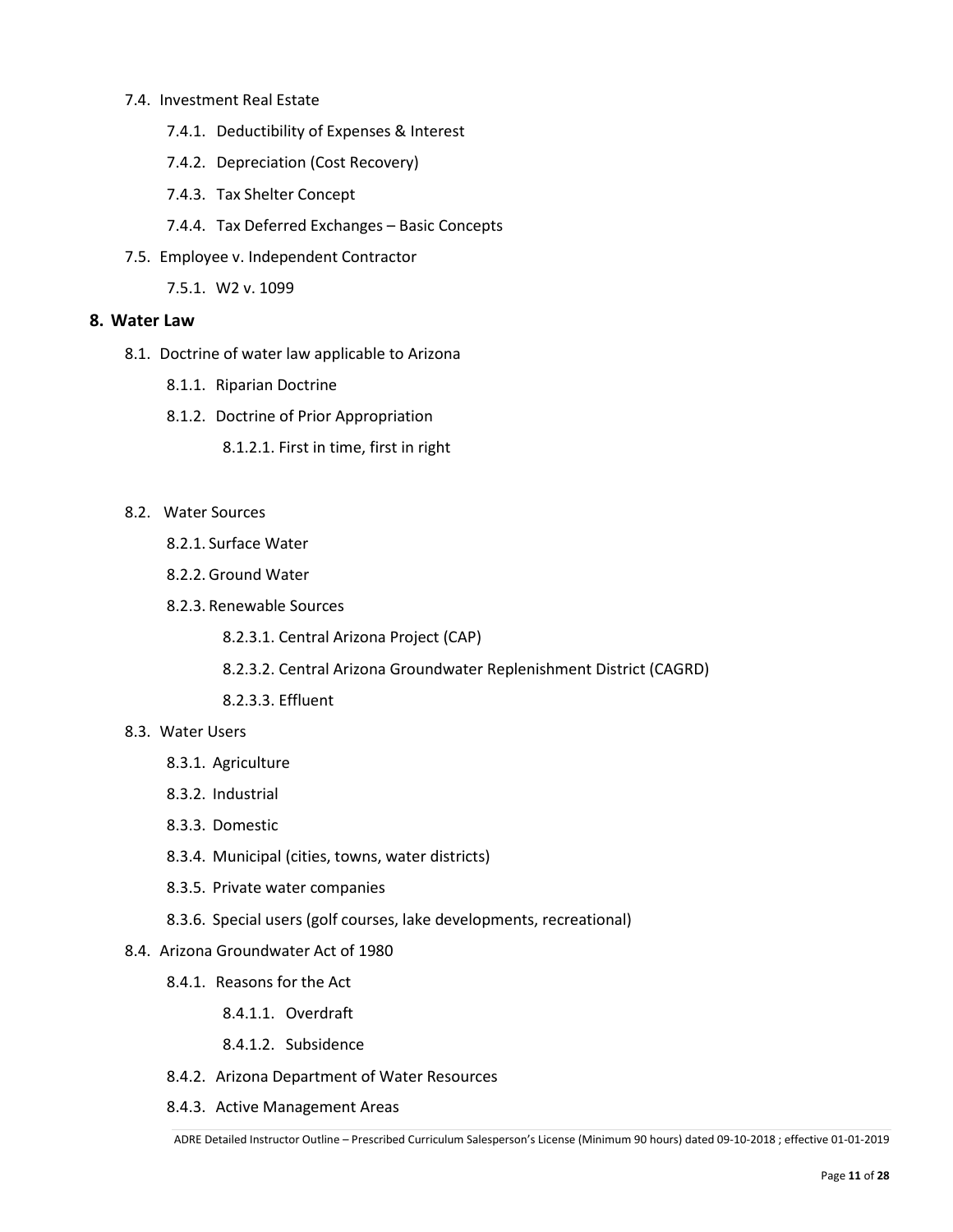- 8.4.4. Irrigation Non-Expansion Areas
- 8.4.5. Grandfathered rights
	- 8.4.5.1. Irrigation
	- 8.4.5.2. Type I Non-irrigation
	- 8.4.5.3. Type II Non-irrigation
- 8.4.6. Assured Water Supply versus Adequate Water Supply
- 8.4.7. Transfer of Well Rights
	- 8.4.7.1. Requirements
	- 8.4.7.2. Transfer request
	- 8.4.7.3. Exempt Wells
		- 8.4.7.3.1. Adjudication of Indian Tribe claims
- 8.5. Wetlands
	- 8.5.1. Definition

#### **9. Environmental Law**

- 9.1. Regulators
	- 9.1.1. Environmental Protection Agency (EPA)
	- 9.1.2. Arizona Department of Environmental Quality (ADEQ)
- 9.2. Environmental Laws and Regulations
	- 9.2.1. Federal Comprehensive Environmental Response, Compensation and Liability Act (CERCLA)
	- 9.2.2. State Water Quality Assurance Revolving Fund (WQARF)
- 9.3. Common Issues
	- 9.3.1. Mold
	- 9.3.2. Radon
	- 9.3.3. Asbestos
	- 9.3.4. Lead paint contract requirements
	- 9.3.5. Underground storage tanks (UST)
	- 9.3.6. SBS (sick building syndrome)
	- 9.3.7. Pesticides and fertilizers
	- 9.3.8. Wood destroying insects
	- 9.3.9. Flood hazard areas
	- 9.3.10. Expansive soils
	- 9.3.11. Fissures as shown on earth fissure maps issued by the Arizona Geological Survey
	- 9.3.12. Radon gas potential zones

ADRE Detailed Instructor Outline – Prescribed Curriculum Salesperson's License (Minimum 90 hours) dated 09-10-2018 ; effective 01-01-2019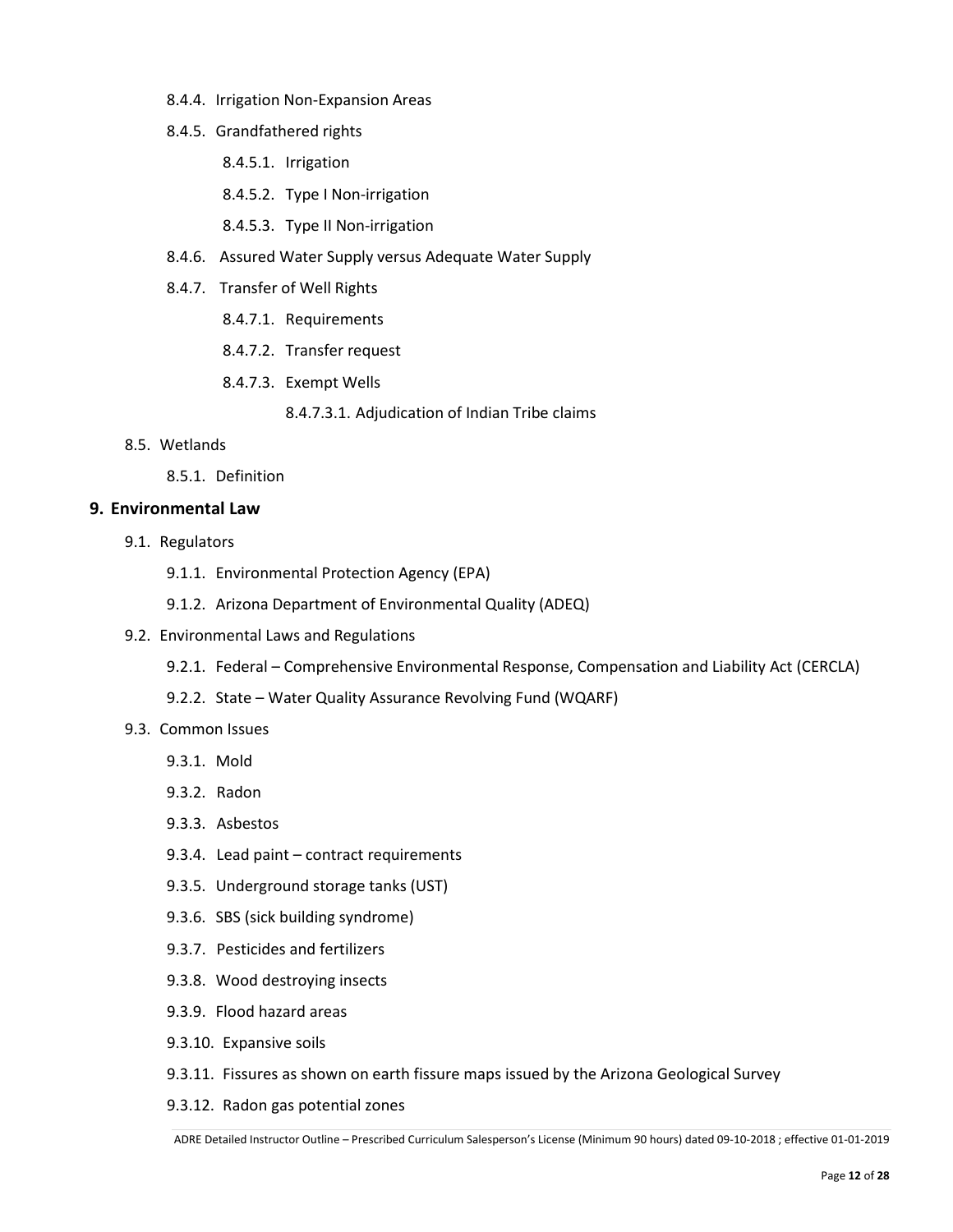- 9.3.13. Superfund Sites and Water Quality Assurance Revolving Fund Sites
- 9.3.14. Brownfields
- 9.4. Due Diligence and Information Sources
	- 9.4.1. Phase I Assessment
	- 9.4.2. Phase II Assessment
	- 9.4.3. Remediation (Phase III)
		- 9.4.3.1. Abatement
		- 9.4.3.2. Management in place/encapsulation
- 9.5. Strict Liabilities
	- 9.5.1. Owner and operator
	- 9.5.2. Brokers and agents' disclosures
- 9.6. Alternative Waste Water Systems
	- 9.6.1. Conventional Septic
		- 9.6.1.1. Requirements upon resale
	- 9.6.2. Non-conventional systems
	- 9.6.3. Land Percolation

#### **10. Land Descriptions**

- 10.1. Metes and Bounds
	- 10.1.1. Point of Beginning
	- 10.1.2. Distances
	- 10.1.3. Directions
- 10.2. Rectangular Survey aka Government Survey aka Public Land Survey System (PLSS)
	- 10.2.1. Meridian
	- 10.2.2. Baseline
	- 10.2.3. Range Lines
	- 10.2.4. Township Lines
	- 10.2.5. Correction Lines
	- 10.2.6. Quadrangles/Checks
	- 10.2.7. Sections
	- 10.2.8. Fractional Sections
- 10.3. Lot and Block (recorded plat)
	- 10.3.1. Plat of Survey
	- 10.3.2. Assessors Maps

ADRE Detailed Instructor Outline – Prescribed Curriculum Salesperson's License (Minimum 90 hours) dated 09-10-2018 ; effective 01-01-2019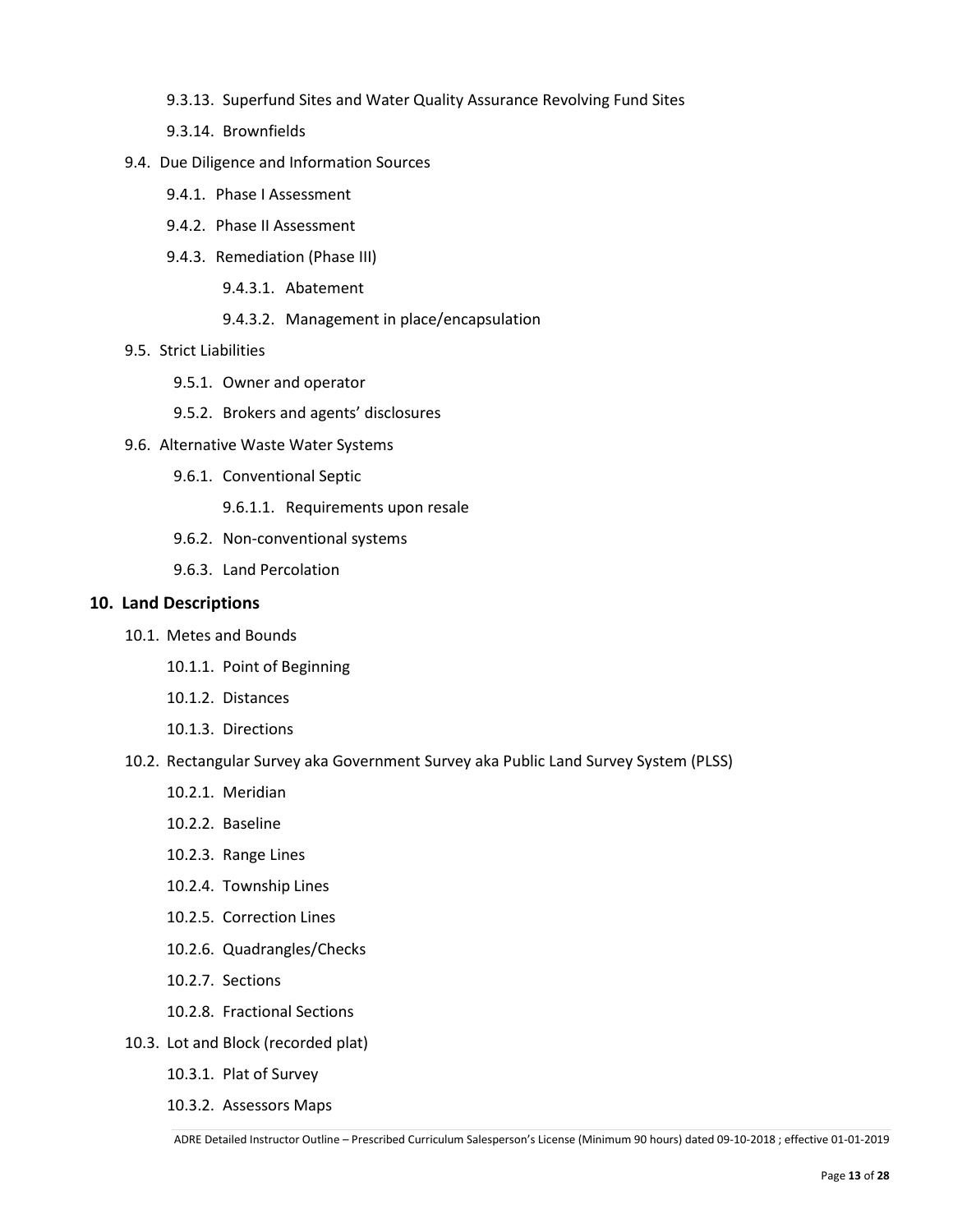- 10.4. Article X-Arizona Constitution: State Trust Land
	- 10.4.1. Purpose
	- 10.4.2. How created

#### **11. Land Development and Zoning**

- 11.1. Land Development
- 11.2. Land Planning Terminology
	- 11.2.1. General Plan
	- 11.2.2. Master Planned Community
		- 11.2.2.1. Master Deed
	- 11.2.3. Setbacks
	- 11.2.4. Buffer Zones
	- 11.2.5. Zoning/Changes
	- 11.2.6. Non-Conforming Use (grandfathered rights)
	- 11.2.7. Variances
	- 11.2.8. Natural Area Open Space (NAOS)
	- 11.2.9. Arizona 811 (Blue Stake)

#### 11.3. Planned Communities

- 11.3.1. Definition **ARS 33-1802.4**
- 11.3.2. Requirements Upon Resale **ARS 33-1806**
	- 11.3.2.1. Requirements
	- 11.3.2.2. Charges/Fees
- 11.4. Interstate Land Sales Act
- 11.5. New Home Sales
	- 11.5.1. Earnest Money Treatment
	- 11.5.2. Representation

#### **12. Encumbrances**

- 12.1. Non-Monetary
	- 12.1.1. Easements
	- 12.1.2. Deed Restrictions/CC&R's
		- 12.1.2.1. For sale/rent signs **ARS 33-1808(F)**
		- 12.1.2.2. Solar Exemption **ARS 33-2816**
	- 12.1.3. Encroachments
	- 12.1.4. Clouds

ADRE Detailed Instructor Outline – Prescribed Curriculum Salesperson's License (Minimum 90 hours) dated 09-10-2018 ; effective 01-01-2019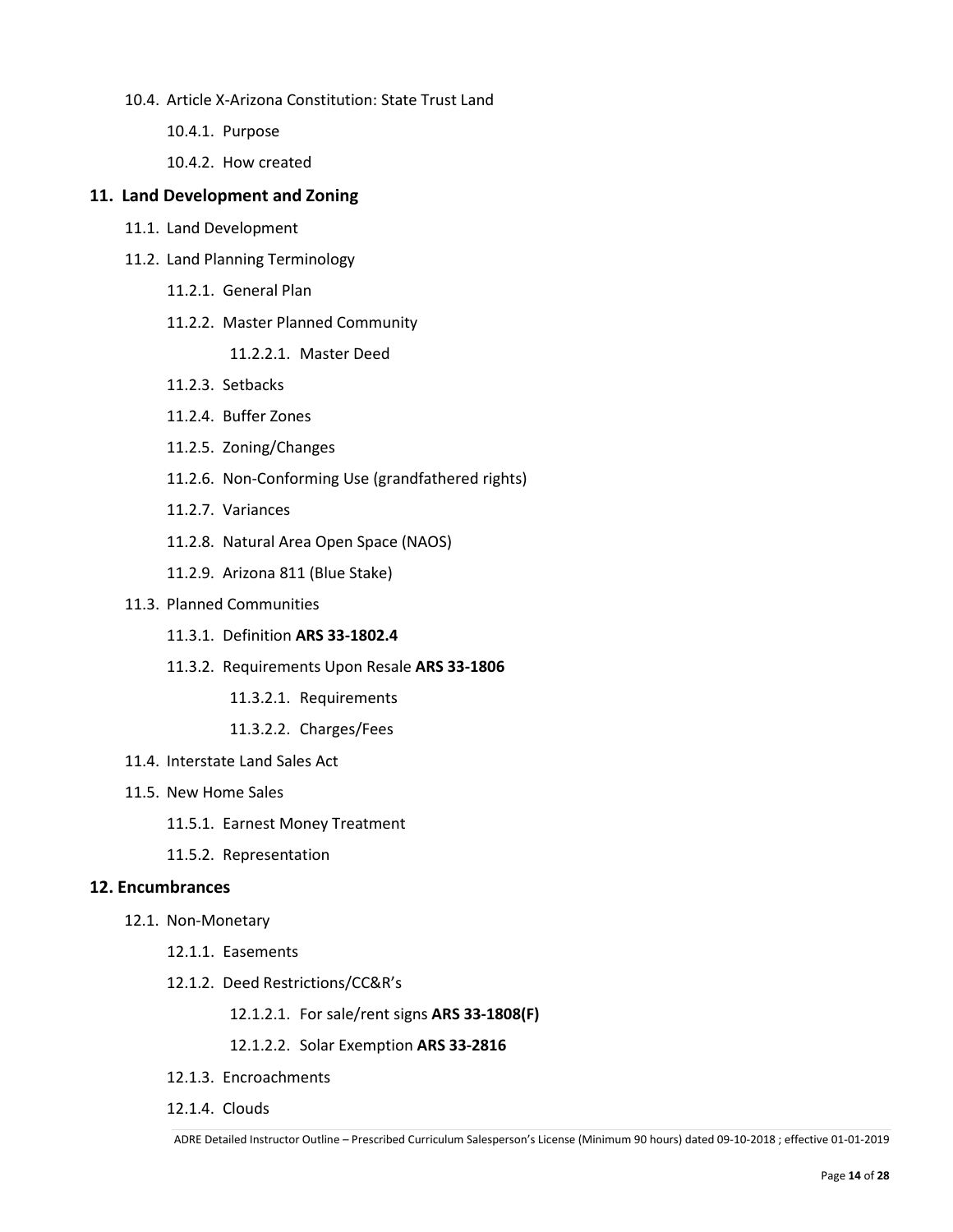#### 12.2. Monetary (Liens)

- 12.2.1. General v. Specific
- 12.2.2. Voluntary v. Involuntary
- 12.2.3. Equitable v. Statutory
- 12.2.4. Financing Liens
- 12.2.5. Property Tax Liens
- 12.2.6. Mechanic's Liens
	- 12.2.6.1. Justification
	- 12.2.6.2. Parties with lien rights
	- 12.2.6.3. Pre-Lien Notice
	- 12.2.6.4. Priority
	- 12.2.6.5. Time Frames
- 12.2.7. Judgement Liens
	- 12.2.7.1. Creation
	- 12.2.7.2. Recordation
	- 12.2.7.3. Enforcement and Renewal
- 12.2.8. IRS Liens
- 12.2.9. Priority of Liens
- 12.2.10. Arizona Homestead Exemption **ARS 33-1101**

#### **13. Acquisition and Transfer of Title**

- 13.1. Methods of Transfer
	- 13.1.1. Voluntary
		- 13.1.1.1. Define Dedication
	- 13.1.2. Involuntary
- 13.2. Inheritance
	- 13.2.1. Probate
	- 13.2.2. Testate and Intestate
- 13.3. Deeds of Conveyance
	- 13.3.1. Types
		- 13.3.1.1. Warranty
		- 13.3.1.2. Special Warranty
		- 13.3.1.3. Bargain and Sale
		- 13.3.1.4. Quit Claim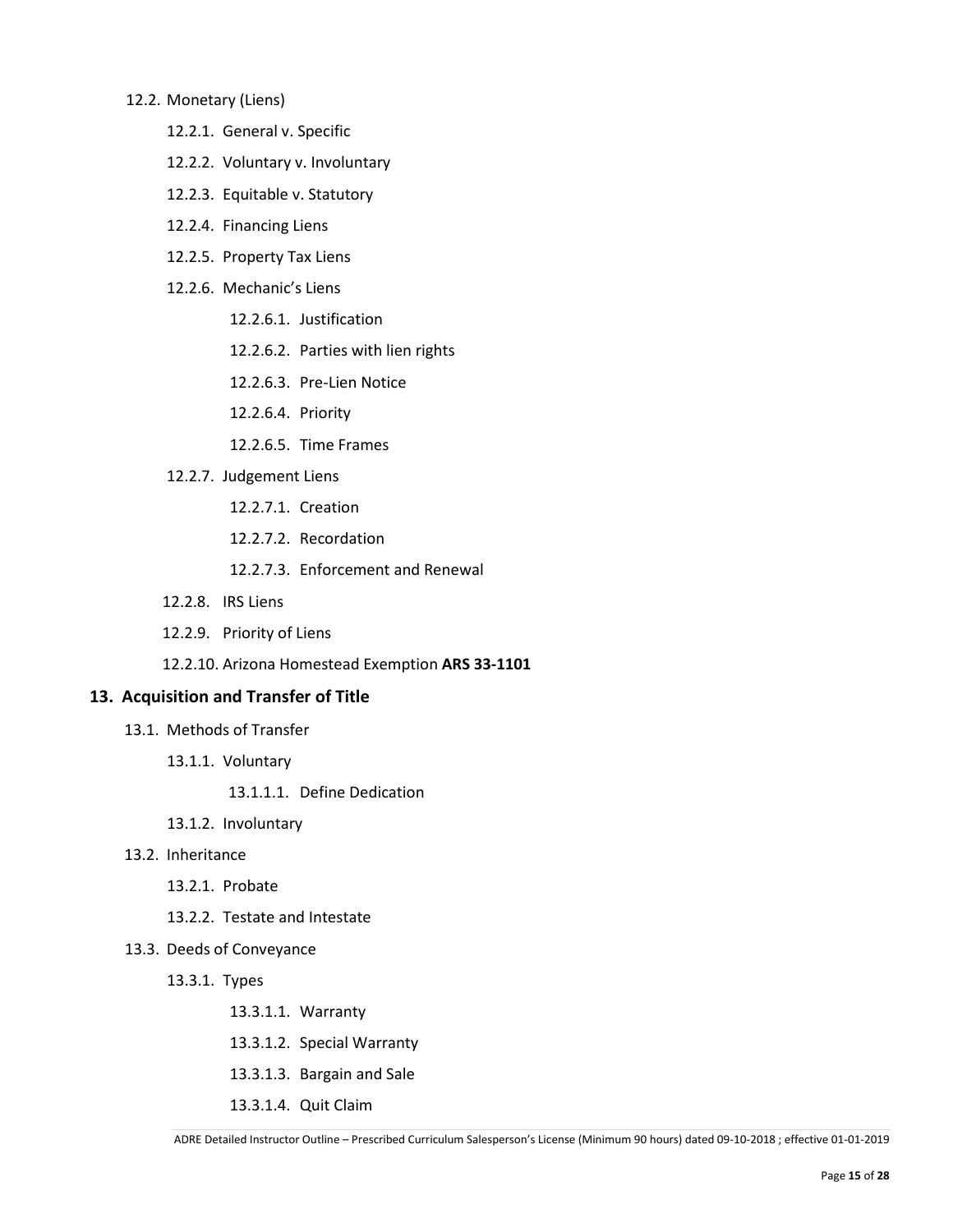- 13.3.2. Special Purpose Deeds
	- 13.3.2.1. Beneficiary
	- 13.3.2.2. Disclaimer
	- 13.3.2.3. Patent
- 13.3.3. Parties
- 13.3.4. Requirements for Validity
- 13.4. Notice
	- 13.4.1. Actual
	- 13.4.2. Constructive
- 13.5. Affidavit of Value
	- 13.5.1. Definition
	- 13.5.2. Purpose
	- 13.5.3. Use
- 13.6. Adverse Possession
- 13.7. Title Insurance
	- 13.7.1. Types of Policies/Coverages
		- 13.7.1.1. Owner's
			- 13.7.1.1.1. Standard Policy
			- 13.7.1.1.2. Extended Coverage
		- 13.7.1.2. Lender's
	- 13.7.2. Commitment for Title Insurance
		- 13.7.2.1. Schedule A
		- 13.7.2.2. Schedule B
	- 13.7.3. Subrogation

#### **14. Escrow and Settlement**

- 14.1. Definition
- 14.2. Parties
- 14.3. Purpose
- 14.4. Settlement Statements
	- 14.4.1. Debits and Credits
	- 14.4.2. Sample statement and worksheet
- 14.5. Requirements for disbursing commissions to salespersons and associate brokers
- 14.6. Double escrow/simultaneous

ADRE Detailed Instructor Outline – Prescribed Curriculum Salesperson's License (Minimum 90 hours) dated 09-10-2018 ; effective 01-01-2019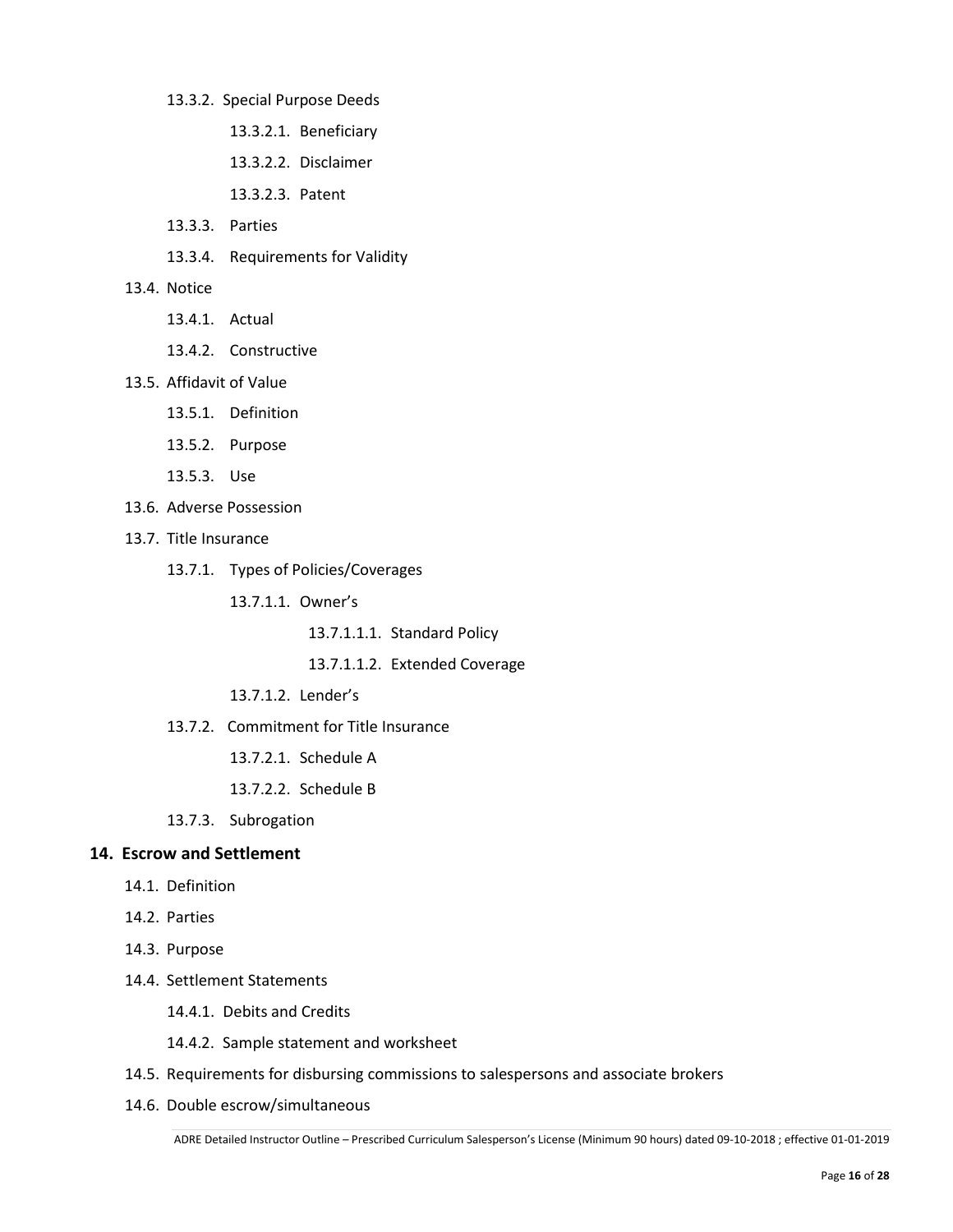14.7. Foreign Investment Real Property Tax Act (FIRPTA) **IRS Code 4.61.12**

## **15. Fair Housing and Americans with Disabilities Act**

- 15.1. Fair Housing Laws
	- 15.1.1. History
		- 15.1.1.1. 1866 Civil Rights Act **U.S.C. 14 Stat 27-30**
		- 15.1.1.2. 1968 Federal Fair Housing **42 U.S.C. 3601-3631 aka Title VIII**
		- 15.1.1.3. 1988 Amendments
		- 15.1.1.4. Equal Opportunity Lending Equal Credit Opportunity (ECOA)
		- 15.1.1.5. Steering
		- 15.1.1.6. Blockbusting
		- 15.1.1.7. Redlining
	- 15.1.2. Fair Housing Enforcement
	- 15.1.3. Exemptions to 1968 Law
		- 15.1.3.1. For Sale by Owner
		- 15.1.3.2. Housing owned by Religious Organizations
		- 15.1.3.3. Private clubs
		- 15.1.3.4. Owner occupied 1-4 Family
	- 15.1.4. Advertising Requirements
- 15.2. Americans with Disabilities Act **42 Chapter 26 U.S.C. Chapter 26 12101**
- 15.3. Potential Conflicts
	- 15.3.1. Arizona Residential Landlord and Tenant Act
	- 15.3.2. Deed Restrictions
	- 15.3.3. Age restricted developments
	- 15.3.4. Group homes

## **16. Leases and Leasehold Estates**

- 16.1. Types of Leasehold Estates
	- 16.1.1. Estate for Years
	- 16.1.2. Estate from Period to Period
	- 16.1.3. Estate at Will
	- 16.1.4. Estate at Sufferance
	- 16.1.5. Holdover Tenancies
- 16.2. Essentials of a Valid Lease
- 16.3. Types of Leases/Payment Plans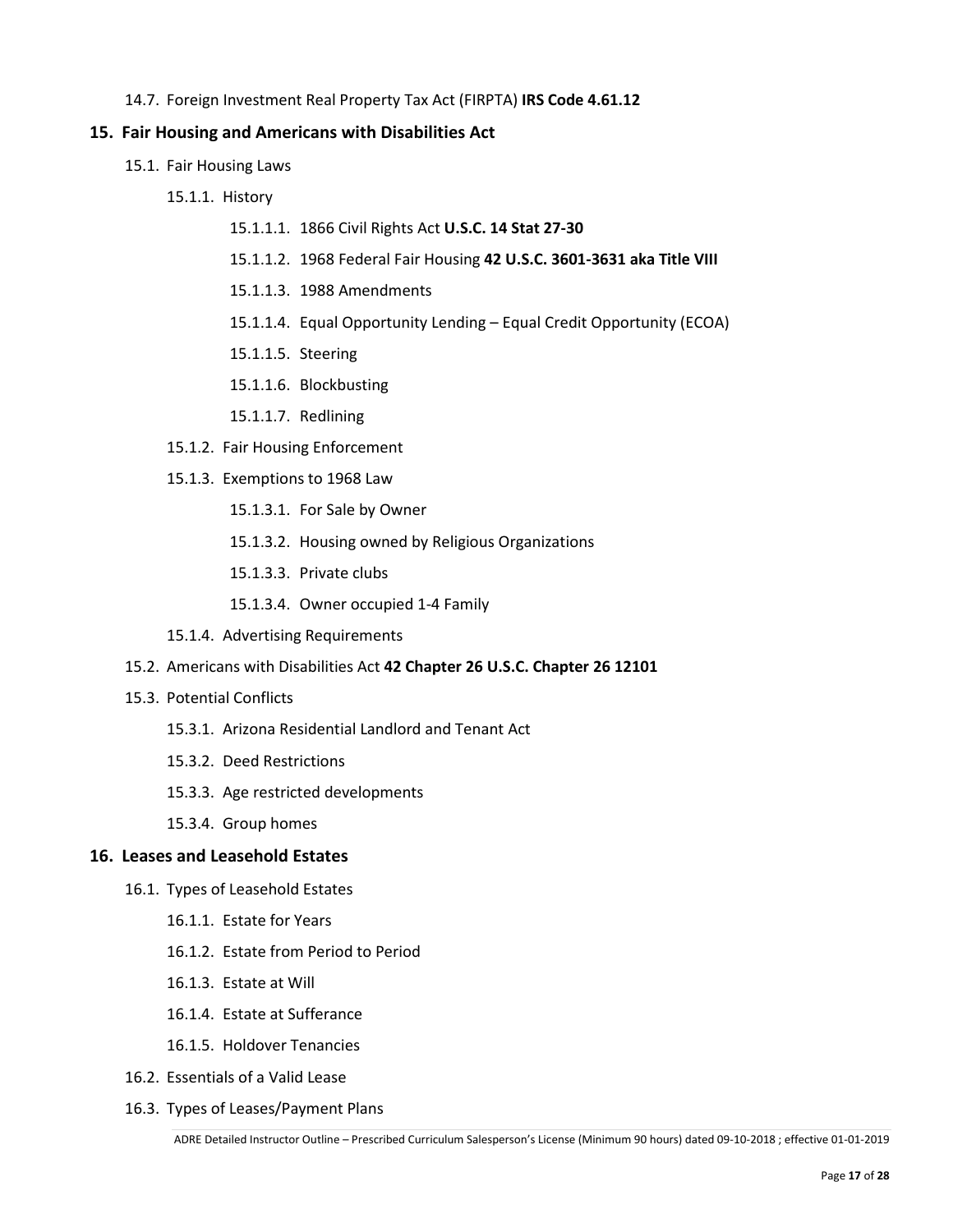- 16.3.1. Graduated Lease
- 16.3.2. Lease-option
- 16.3.3. Percentage Lease
- 16.3.4. Net Lease (triple net)
- 16.3.5. Gross Lease
- 16.3.6. Ground Lease
- 16.3.7. Sale and Leaseback
- 16.4. Assignment and Subleasing
	- 16.4.1. Definitions and parties
	- 16.4.2. Contract Rent
	- 16.4.3. Positive Leasehold
	- 16.4.4. Excess Rents
	- 16.4.5. Economic Rent
	- 16.4.6. Negative Leasehold
	- 16.4.7. Liabilities
- 16.5. Termination of the Lease
	- 16.5.1. Actual eviction
	- 16.5.2. Constructive eviction
	- 16.5.3. Destruction of the property
	- 16.5.4. Eminent domain
	- 16.5.5. Surrender and acceptance
	- 16.5.6. Foreclosure
- 16.6. Commercial Leasing
	- 16.6.1. Tenant improvements
	- 16.6.2. Building shell
	- 16.6.3. Certificate of Occupancy
	- 16.6.4. Common Area Maintenance (CAM) charges
	- 16.6.5. Expense stop
	- 16.6.6. Turnkey project
	- 16.6.7. Anchor tenant
- 16.7. Section 8
- 16.8. Short Term/Vacation Rentals
- 16.9. Residential Tenants' Rights after Foreclosure **(Protecting Tenants at Foreclosure Act of 2018)**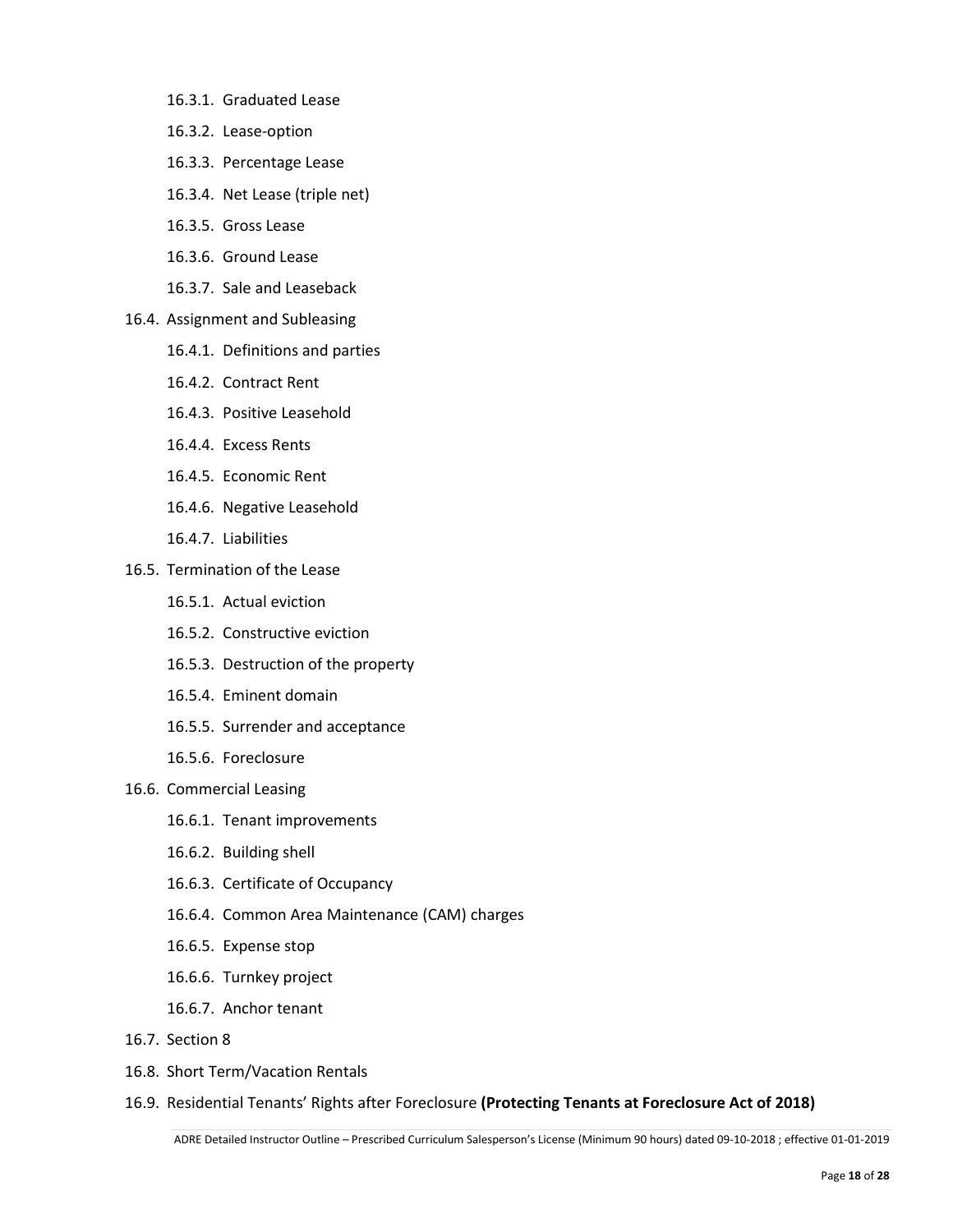#### **17. Arizona Residential Landlord and Tenant Act A.R.S**. **Title 33 Chapter 10**

- 17.1. General Provisions
	- 17.1.1. Purposes and Applicability
	- 17.1.2. Exclusions
	- 17.1.3. Discrimination against tenants with children prohibited
	- 17.1.4. Early Termination for Domestic Violence
	- 17.1.5. Bedbug Control, Landlord and Tenant obligations
- 17.2. Landlord Obligations
	- 17.2.1. Security Deposits
		- 17.2.1.1. Limitations
		- 17.2.1.2. Refundable v. Non-refundable
		- 17.2.1.3. Move-in and move-out inspections
		- 17.2.1.4. Application upon termination and accounting
		- 17.2.1.5. Landlord's failure to comply and damages
	- 17.2.2. Disclosure and Tender of written agreement
		- 17.2.2.1. Disclosure of manager and owner or owner's rep
		- 17.2.2.2. Availability of AZ Residential Landlord and Tenant Act
	- 17.2.3. Maintain Fit Premises

#### 17.3. Tenant Obligations

- 17.3.1. Maintain Dwelling Unit
- 17.3.2. Follow Rules and Regulations
- 17.3.3. Access and notice by landlord
- 17.4. Remedies
	- 17.4.1. Non-compliance by Landlord
		- 17.4.1.1. Violation of health and safety
		- 17.4.1.2. Other violations
	- 17.4.2. Self-help for minor defects
	- 17.4.3. Non-compliance by Tenant
		- 17.4.3.1. Notice to Terminate for Health and Safety Violations
		- 17.4.3.2. Notices and timelines
	- 17.4.4. Abandonment
		- 17.4.4.1. Definition
		- 17.4.4.2. Notice and Posting

ADRE Detailed Instructor Outline – Prescribed Curriculum Salesperson's License (Minimum 90 hours) dated 09-10-2018 ; effective 01-01-2019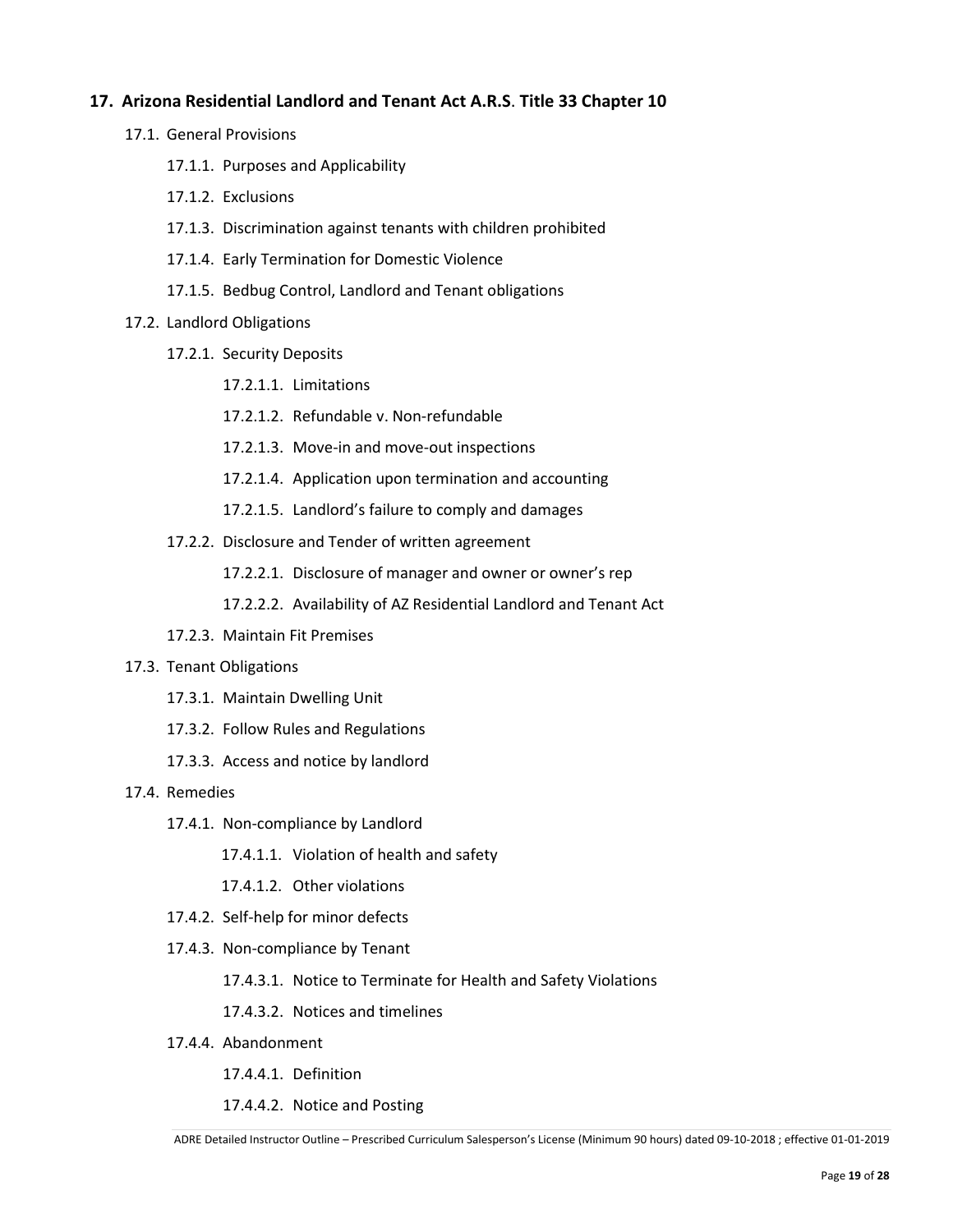17.4.4.3. Personal Property

17.4.5. Distraint

17.4.6. Periodic Tenancy: Notice to Terminate

#### **18. Property Management Title 32 Chapter 20 Article 3.1**

- 18.1. Property Management Agreements
	- 18.1.1. Requirements
	- 18.1.2. Licensees acting as a property manager outside of brokerage company
	- 18.1.3. Unlicensed persons performing property management
- 18.2. Trust Accounts: Property Management Specifics
- 18.3. Finder fees to unlicensed tenants
- 18.4. Manager's duties and responsibilities

#### **19. Property Insurance and Warranties**

- 19.1. Property Insurance
	- 19.1.1. Additional insured
	- 19.1.2. Loss Payee
	- 19.1.3. Claims History
- 19.2. Home Warranty
- 19.3. National Flood Insurance Program
	- 19.3.1. Elevation Certificate
- 19.4. Business Insurance
	- 19.4.1. Errors and Omissions (E&O)
	- 19.4.2. Liability Coverage
	- 19.4.3. Umbrella Policy

#### **20. Appraisal**

- 20.1. Terminology
	- 20.1.1. Appraisal/Appraiser
	- 20.1.2. Value
		- 20.1.2.1. Components of Value (Demand, Utility, Scarcity, Transferability)
		- 20.1.2.2. Market value v. Market Price
		- 20.1.2.3. Other types of Value
			- 20.1.2.3.1. Loan (Mortgage) Value
			- 20.1.2.3.2. Insurable Value
			- 20.1.2.3.3. Assessed (Taxable) Value

ADRE Detailed Instructor Outline – Prescribed Curriculum Salesperson's License (Minimum 90 hours) dated 09-10-2018 ; effective 01-01-2019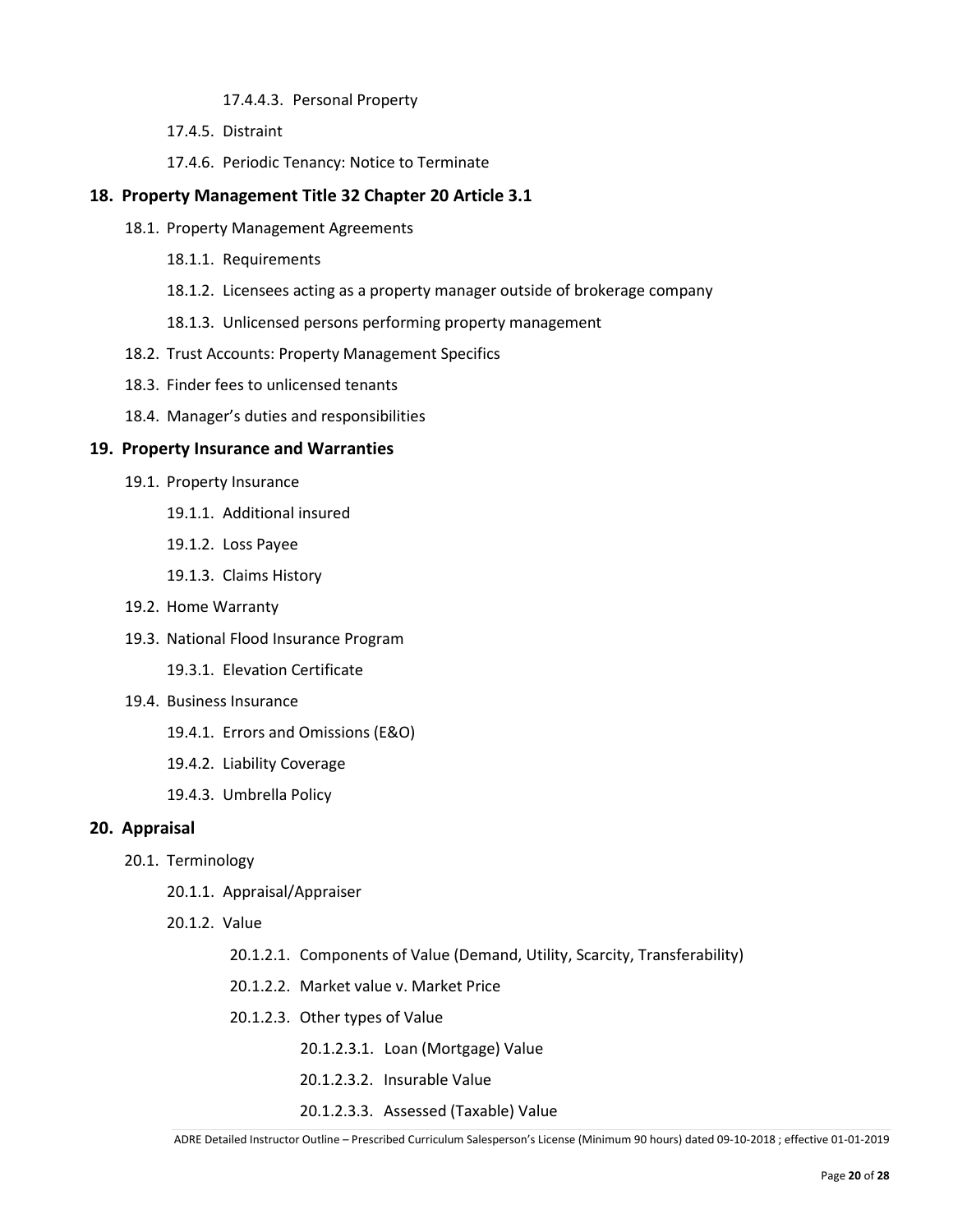20.1.2.3.4. Salvage/Residual Value

20.1.2.4. Square Footage

20.1.2.4.1. Livable

20.1.2.4.2. Under roof

- 20.2. Appraisal Concepts and Principles of Value
	- 20.2.1. Highest and Best Use
	- 20.2.2. Substitution
	- 20.2.3. Change
	- 20.2.4. Anticipation
	- 20.2.5. Supply and Demand
	- 20.2.6. Contribution
	- 20.2.7. Conformity
	- 20.2.8. Progression and Regression
	- 20.2.9. Competition
	- 20.2.10. Integration, Equilibrium, and Disintegration (Growth, Stability, Decline, and Renewal)
	- 20.2.11. Plottage (Assemblage)
	- 20.2.12. Directional Growth
	- 20.2.13. Orientation
	- 20.2.14. Externalities
	- 20.2.15. Appreciation
		- 20.2.15.1. Earned Increment
		- 20.2.15.2. Unearned increment
	- 20.2.16. Depreciation
	- 20.2.17. Economic life
	- 20.2.18. Excess land
- 20.3. Appraisal Approaches
	- 20.3.1. Sales comparison approach to value (market data)
		- 20.3.1.1. Collection and analysis of data
		- 20.3.1.2. Adjustments to comparables
	- 20.3.2. Cost Approach to Value (Appraisal by Summation)
		- 20.3.2.1. Estimation of site value (land value)
		- 20.3.2.2. Estimation of construction costs (building costs)
			- 20.3.2.2.1. Replacement Cost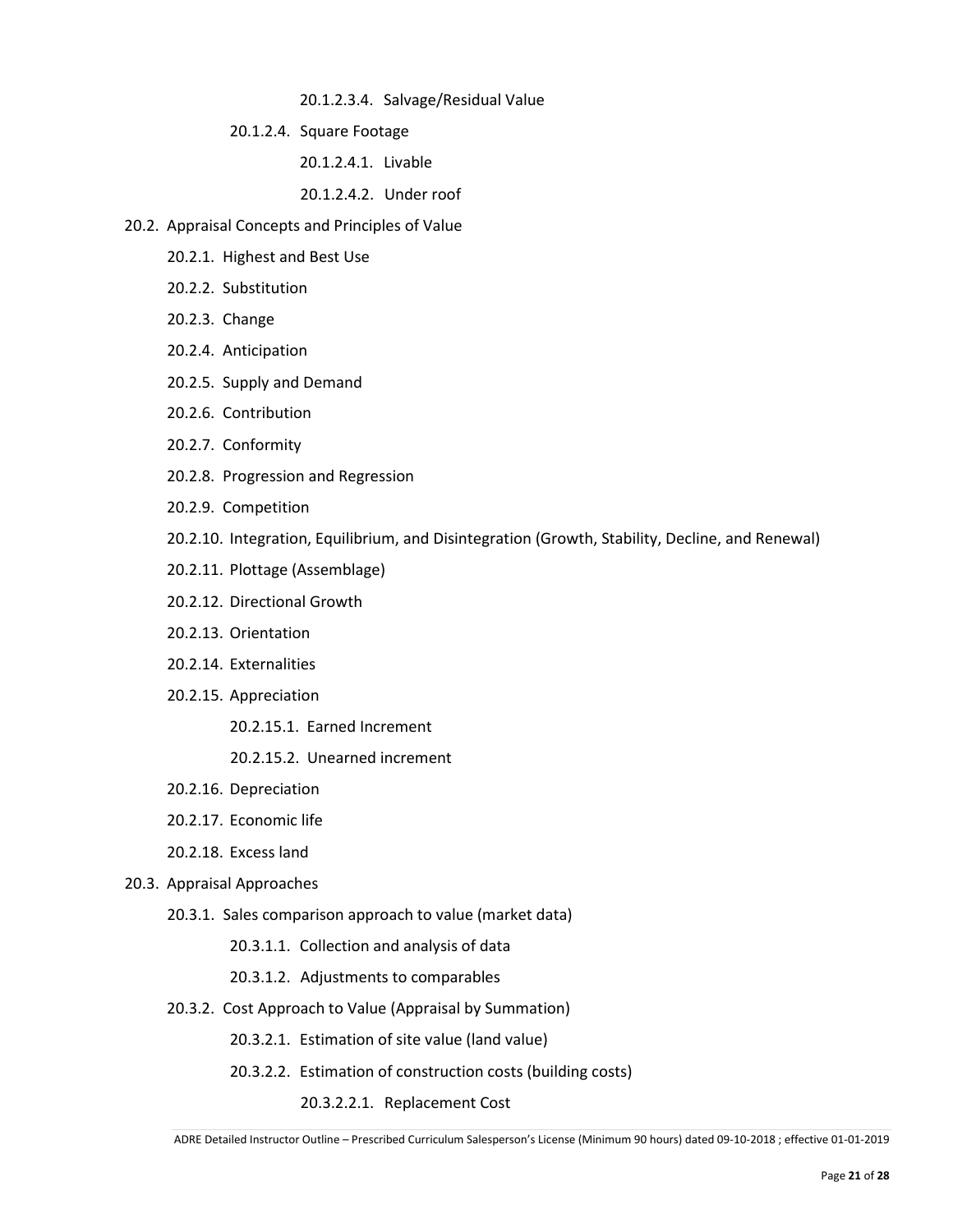- 20.3.2.2.2. Reproduction cost
- 20.3.2.3. Estimation of accrued depreciation from all sources
	- 20.3.2.3.1. Physical Depreciation
	- 20.3.2.3.2. Functional Obsolescence
	- 20.3.2.3.3. Economic Obsolescence
- 20.3.3. Income Approach to Value
	- 20.3.3.1. Gross Rent Multipliers
	- 20.3.3.2. Direct Capitalization
- 20.3.4. Reconciliation
- 20.4. Financial Analysis
	- 20.4.1. Property Income and Expense Terminology
	- 20.4.2. Capitalization Rates
- 20.5. Appraiser Licensing and Certification
	- 20.5.1. Licensed
	- 20.5.2. Certified Residential
	- 20.5.3. Certified General
- 20.6. Competitive Market Analysis (CMA)
- 20.7. Broker Price Opinion Exemption for Real Estate Licenses **A.R.S. 32-3602(A)**
	- 20.7.1. Prohibition against use of term "appraisal"
- 20.8. Appraisal Process
	- 20.8.1.Appraisal Management Companies (AMC)
	- 20.8.2.Drive by Appraisal
	- 20.8.3.Desk Top Appraisal
	- 20.8.4.Automated Valuation Models
- 20.9. Uniform Residential Appraisal Report (URAR) Overview

#### **21. Primary and Secondary Markets/Financing Concepts**

- 21.1. Primary Lenders
	- 21.1.1. Commercial Banks
	- 21.1.2. Mortgage Bankers and Brokers
	- 21.1.3. Life Insurance Companies
	- 21.1.4. Credit Unions
	- 21.1.5. Private Investors
	- 21.1.6. Portfolio Lenders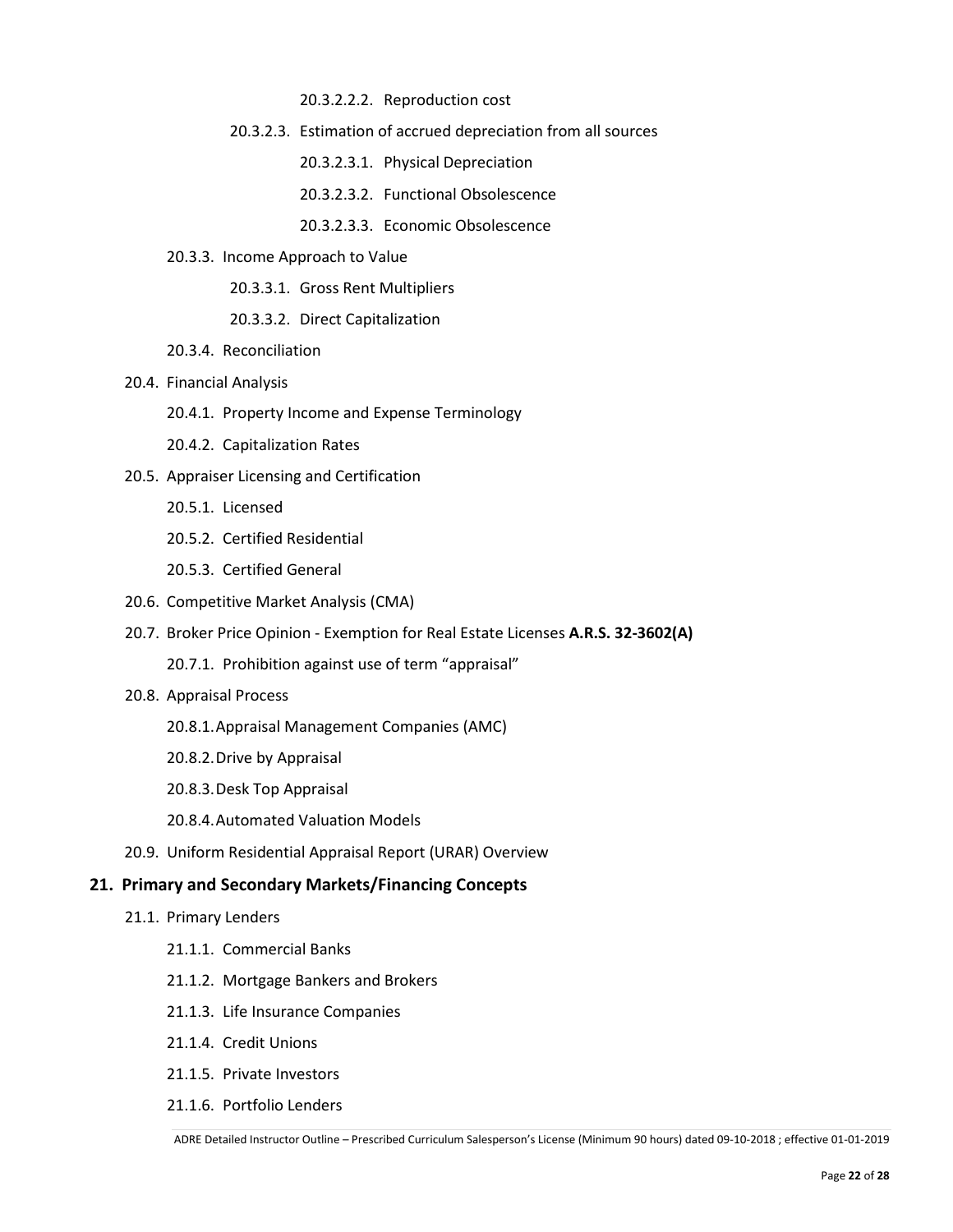#### 21.2. Secondary Mortgage Market

- 21.2.1. Fannie Mae (FNMA)
- 21.2.2. Freddie Mac
- 21.2.3. Government National Mortgage Association (GNMA)
- 21.2.4. Estoppel Certificate
- 21.2.5. Loan Servicing

#### 21.3. Loan Types

- 21.3.1. Open End Loan
- 21.3.2. Blanket loan
- 21.3.3. Reverse Mortgage
- 21.3.4. Gap Loan (Bridge Loan/Swing Loan)
- 21.3.5. Take Out Loan
- 21.3.6. Construction Loan
- 21.3.7. Balloon Payment
- 21.3.8. Budget Payment
- 21.3.9. Seller Financing
- 21.3.10. Package Loan
- 21.3.11. Private Investor/Hard Money Loan
- 21.3.12. Loan assumption
- 21.3.13. Wraparound Loan
- 21.4. Loan Clauses
	- 21.4.1. Acceleration
	- 21.4.2. Alienation (Due on Sale)
	- 21.4.3. Release (Partial Release)
	- 21.4.4. Subordination
	- 21.4.5. Prepayment
	- 21.4.6. Non-disturbance
	- 21.4.7. Nonrecourse
- 21.5. Leverage

## **22. Residential Financing and Commercial Financing**

- 22.1. FHA Financing
	- 22.1.1. Lender Requirements
	- 22.1.2. Types of Properties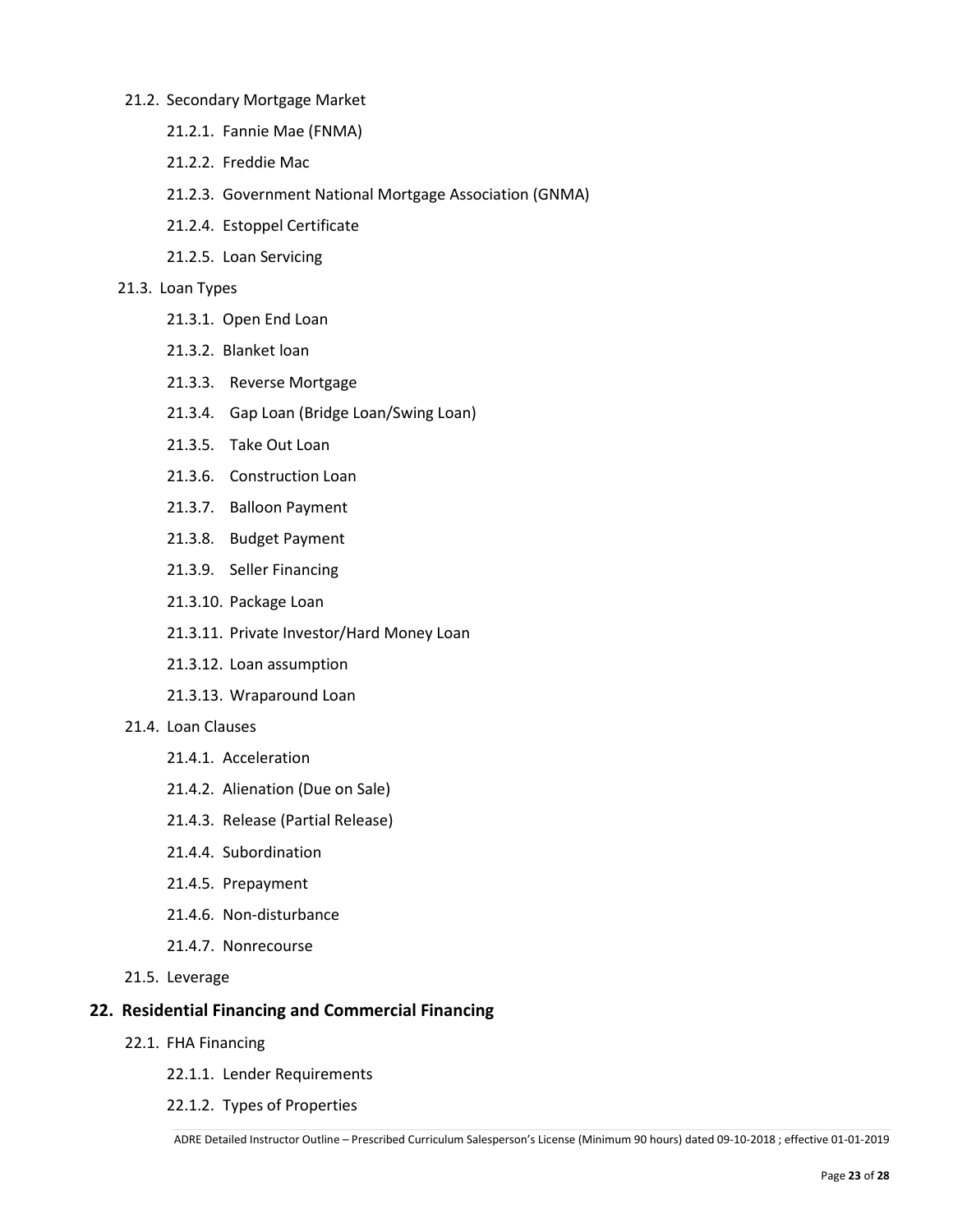- 22.1.3. Mortgage Insurance Premium (MIP)
- 22.1.4. Conditional Commitment and Amendatory Clause
- 22.1.5. Advantages and Limitations

#### 22.2. VA Financing

- 22.2.1. Lender Requirements
- 22.2.2. Types of Properties
- 22.2.3. Funding Fee
- 22.2.4. Certificate of Reasonable Value
- 22.2.5. Eligibility and Entitlement
- 22.2.6. Advantages and Limitations
- 22.3. U.S. Department of Agriculture (USDA) Financing
- 22.4. Conventional Loans
	- 22.4.1. Types of Properties
	- 22.4.2. Advantages and limitations
		- 22.4.2.1. Conforming Loan
		- 22.4.2.2. Non-conforming / Jumbo
		- 22.4.2.3. Subprime Loan
	- 22.4.3. Private Mortgage Insurance (PMI)
- 22.5. Types of Repayment Plans
	- 22.5.1. Fixed Rate Loan
	- 22.5.2. Fully Amortized Loan
	- 22.5.3. Interest Only
	- 22.5.4. Adjustable Rate

22.5.4.1. Indices

- 22.6. Seller Financing
	- 22.6.1. Consumer Credit Transaction v. Non-Consumer Credit Transaction
- 22.7. Truth in Lending Act (Regulation Z)
	- 22.7.1. Purpose and Application
	- 22.7.2. Annual Percentage Rate
	- 22.7.3. Trigger Terms and Full Disclosure
	- 22.7.4. Right to rescind refinance on personal residence
- 22.8. Real Estate Settle Procedures Act (RESPA)
	- 22.8.1. Purpose and Application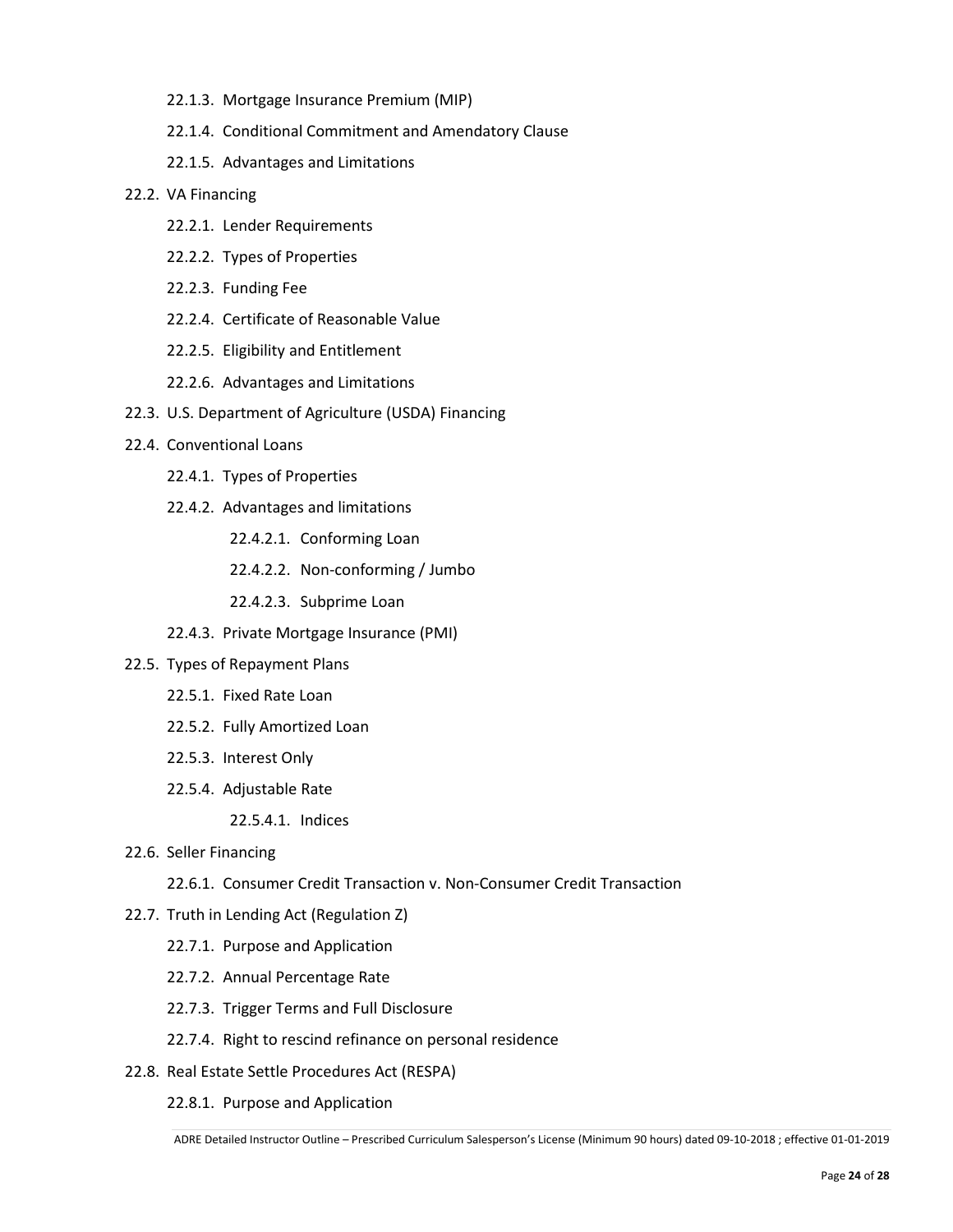- 22.8.2. Consumer Financial Protection Bureau (CFPB) and TILA/RESPA Integrated Disclosure (TRID) Loan Estimate and Closing Disclosure
- 22.8.3. Affiliated Business Arrangements
- 22.8.4. Prohibition against kickbacks and referral fees
- 22.8.5. Loan escrow impound accounting
- 22.9. Loan Fees and Interest Rates
	- 22.9.1. Discount Points/Buydown
	- 22.9.2. Origination Fee
	- 22.9.3. Floating Rate
	- 22.9.4. Rate Lock
	- 22.9.5. Tax Service
	- 22.9.6. Underwriting Fee
- 22.10. Loan Qualifications
	- 22.10.1. Pre-approval
	- 22.10.2. Uniform Residential Loan Application (URLA) Fannie Mae Form 1003
	- 22.10.3. Tri Merged Credit Report
	- 22.10.4. Credit Score
	- 22.10.5. Home Owners Association Reserve Requirement
- 22.11. Commercial Financing
	- 22.11.1. Types of Loans
		- 22.11.1.1. Conventional
		- 22.11.1.2. Seller Financing
		- 22.11.1.3. Small Business Administration Loans
		- 22.11.1.4. Personal guarantee
		- 22.11.1.5. Yield Maintenance prepayment penalty
		- 22.11.1.6. Basis Points
		- 22.11.1.7. Debt Coverage Ratio

#### **23. Financing Documents**

- 23.1. Financing Theory
	- 23.1.1. Lien Theory v. Title Theory
	- 23.1.2. Hypothecation v. Pledge
- 23.2. Promissory Notes
- 23.3. Mortgages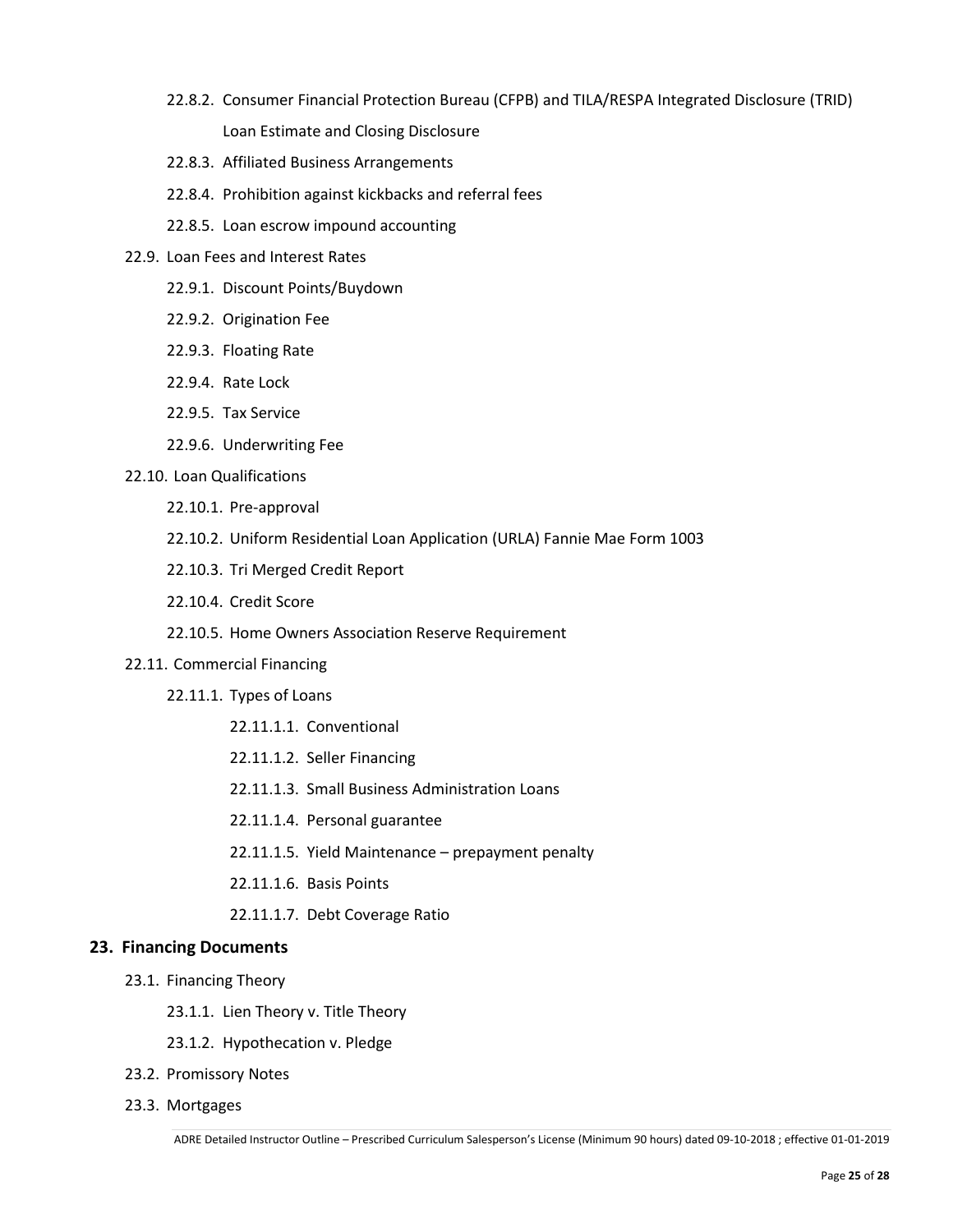- 23.3.1. Parties
- 23.3.2. Payoff and Satisfaction of Mortgage
- 23.4. Deeds of Trust
	- 23.4.1. Parties
	- 23.4.2. Equitable title and legal title
	- 23.4.3. Payoff and Deed of Reconveyance
- 23.5. Agreement for Sale (Land Contract)

#### **24. Deed of Trust Foreclosure**

- 24.1. Foreclosure Option #1: Non-Judicial Foreclosure
	- 24.1.1. Recordation of Notice of default and Trustee's Sale
	- 24.1.2. Parties required to be notified
	- 24.1.3. Trustor's right of reinstatement
	- 24.1.4. Absence of acceleration of debt
	- 24.1.5. Minimum time prior to Trustee's Sale
	- 24.1.6. Trustee's sale and bidding process
	- 24.1.7. Delivery of Trustee's Deed
	- 24.1.8. Absence of Statutory Right of Redemption
	- 24.1.9. Rights of borrower in possession
- 24.2. Foreclosure Option #2: Judicial Foreclosure
	- 24.2.1. Legal action, acceleration of debt and recording of Lis Pendens
	- 24.2.2. Sheriffs Sale and Sheriff's Certificate
	- 24.2.3. Statutory redemption period and Sheriff's Deed
- 24.3. Bidding Process
	- 24.3.1. Excess money bid
	- 24.3.2. Lender's credit bid
	- 24.3.3. Deficient bid
- 24.4. Deficiency Judgments
	- 24.4.1. Arizona Anti-Deficiency Statute **A.R.S. 33-814(G)**
- 24.5. Foreclosure with multiple liens on property
	- 24.5.1. Right of junior lien holder to cure default on prior liens
	- 24.5.2. Termination of junior lien by foreclosure of prior lien
- 24.6. Deed in Lieu of foreclosure
	- 24.6.1. Cancellation of debt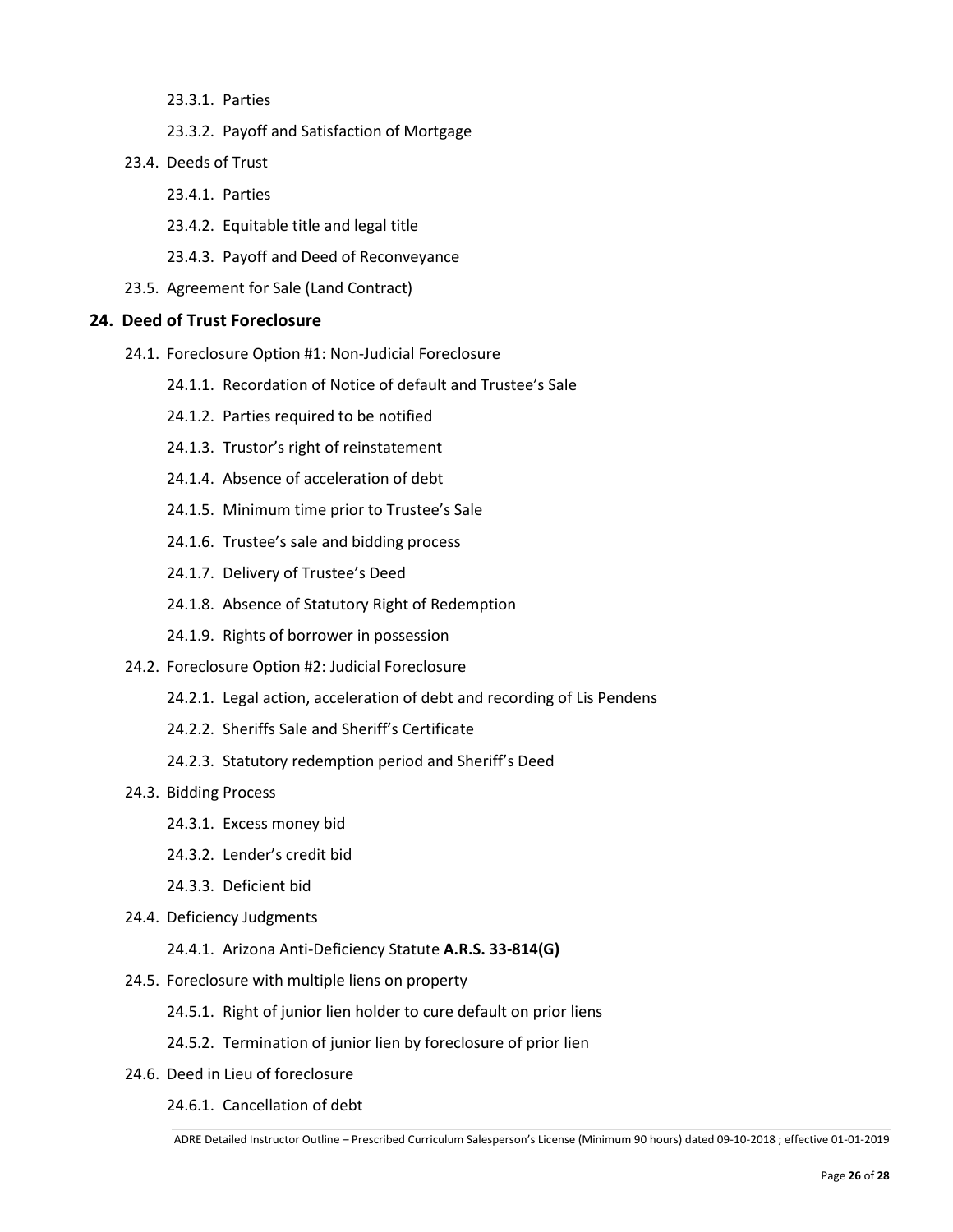- 24.6.2. Acquisition by lender subject to prior and subordinate liens
- 24.7. Foreclosure of Agreement for Sale (Land Contract, Contract for Deed)
	- 24.7.1. Difference between judicial foreclosure and forfeiture
	- 24.7.2. Default by Vendee
- 24.8. Distressed Property Transactions
	- 24.8.1. Short Sale
	- 24.8.2. Bank Owned Property/REO (Real Estate Owned)
	- 24.8.3. Forbearance / Loan Modification

#### **25. Disclosure/Consumer Protection**

- 25.1. Consumer Privacy Act
- 25.2. Telephone Consumer Protection Act
	- 25.2.1. Do Not Call
- 25.3. Military airports and ancillary military facilities
- 25.4. Military training routes and restricted airspace
- 25.5. Public and private airports
- 25.6. Fix and Flips
	- 25.6.1. Building/fixing for sale **A.R.S. 32-1121(A)5**
	- 25.6.2. Dollar amount limit for Unlicensed Contractors **A.R.S. 32-1121(A)14**
	- 25.6.3. Buildings / Add-ons without Permit(s)
	- 25.6.4. Registrar of Contractors **A.R.S. 32-1103**
		- 25.6.4.1. Builder Requirements
- 25.7. Any other condition that affects the property

#### **NOTE: THIS LIST IS NOT ALL INCLUSIVE. OTHER DISCLOSURES APPEAR IN OTHER SECTIONS OF TH CURRICULUM.**

#### **26. Math**

- 26.1. Prorations
	- 26.1.1. Taxes
	- 26.1.2. Home Owners Associations Dues
	- 26.1.3. Rents
- 26.2. Appreciation and Depreciation Calculations
- 26.3. Property Tax Calculations
- 26.4. Seller Net Proceeds Calculations
- 26.5. Loan Interest Calculations
- 26.6. Area and Perimeter Calculations